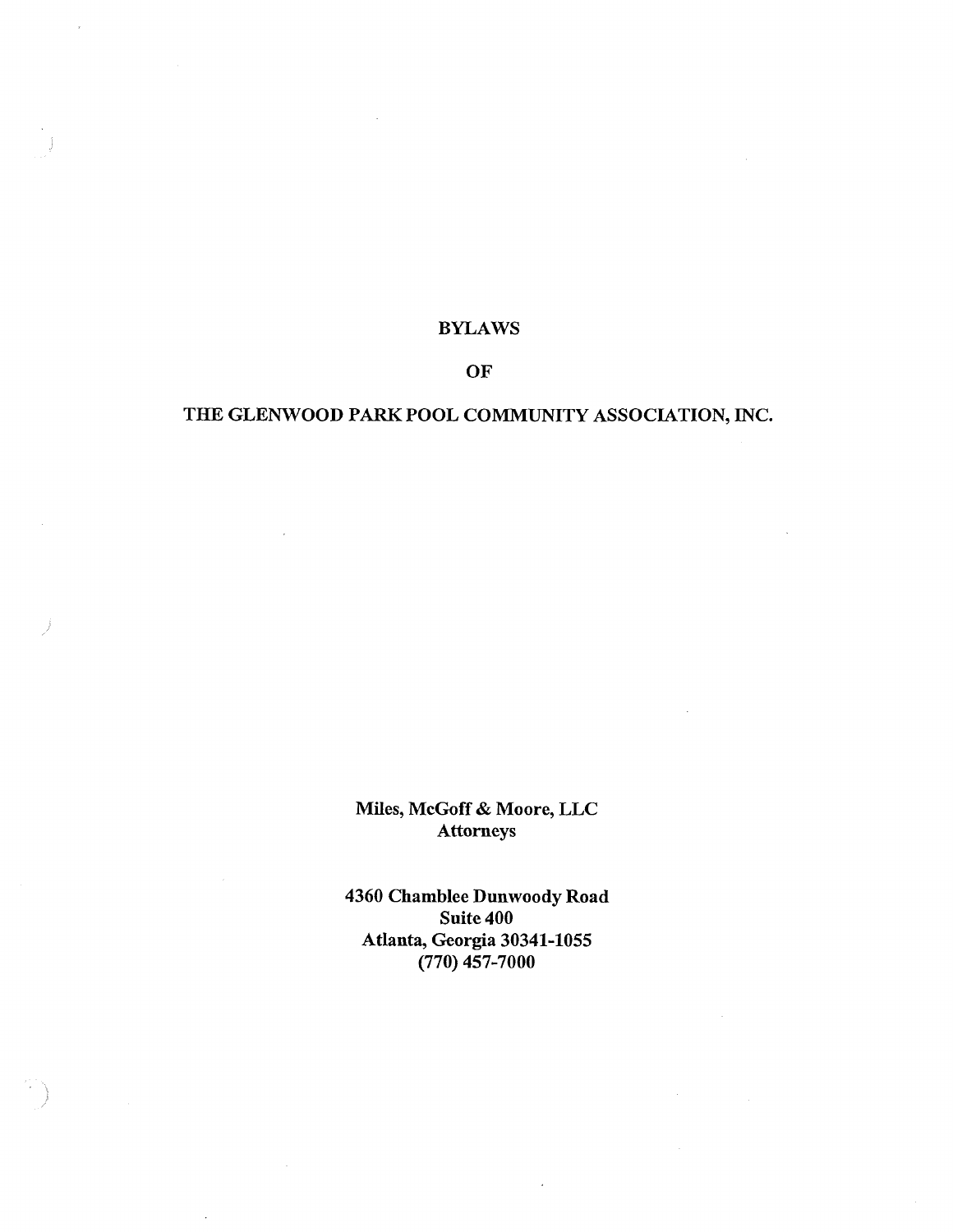## TABLE OF CONTENTS

# Page

| I.<br>NAME, PRINCIPAL OFFICE, AND DEFINITIONS AND PROPERTY |                                            |                |  |
|------------------------------------------------------------|--------------------------------------------|----------------|--|
|                                                            |                                            | 1              |  |
|                                                            | 2                                          | $\mathbf{1}$   |  |
|                                                            |                                            | $\mathbf{1}$   |  |
|                                                            |                                            | $\mathbf{1}$   |  |
|                                                            |                                            |                |  |
| П.                                                         | ASSOCIATION: MEMBERSHIP, FEES, ANNUAL DUES |                |  |
|                                                            | 1.                                         | $\overline{2}$ |  |
|                                                            | 2.                                         | $\overline{2}$ |  |
|                                                            | 3.                                         | $\overline{2}$ |  |
|                                                            | $\overline{4}$ .                           | 3              |  |
|                                                            | 5.                                         | 3              |  |
|                                                            | 6.                                         | 3              |  |
|                                                            | 7.                                         | 3              |  |
|                                                            | 8.                                         | 3              |  |
|                                                            | 9.                                         | 3              |  |
|                                                            | 10.                                        | 4              |  |
| Ш.                                                         | MEETINGS, QUORUM, VOTING, PROXIES          |                |  |
|                                                            | 1.                                         | 5              |  |
|                                                            | 2.                                         | 5              |  |
|                                                            | 3.                                         | 5              |  |
|                                                            | 4.                                         | 5              |  |
|                                                            | 5.                                         | 5              |  |
|                                                            | 6.                                         | 5              |  |
|                                                            | 7.                                         | 6              |  |
|                                                            | 8.                                         | 6              |  |
|                                                            | 9.                                         | 6              |  |
|                                                            | 10.                                        | 6              |  |
|                                                            | 11.                                        | 6              |  |
|                                                            |                                            | 6              |  |
|                                                            |                                            | $\overline{7}$ |  |
|                                                            |                                            | $\overline{7}$ |  |

 $\bar{\mathcal{A}}$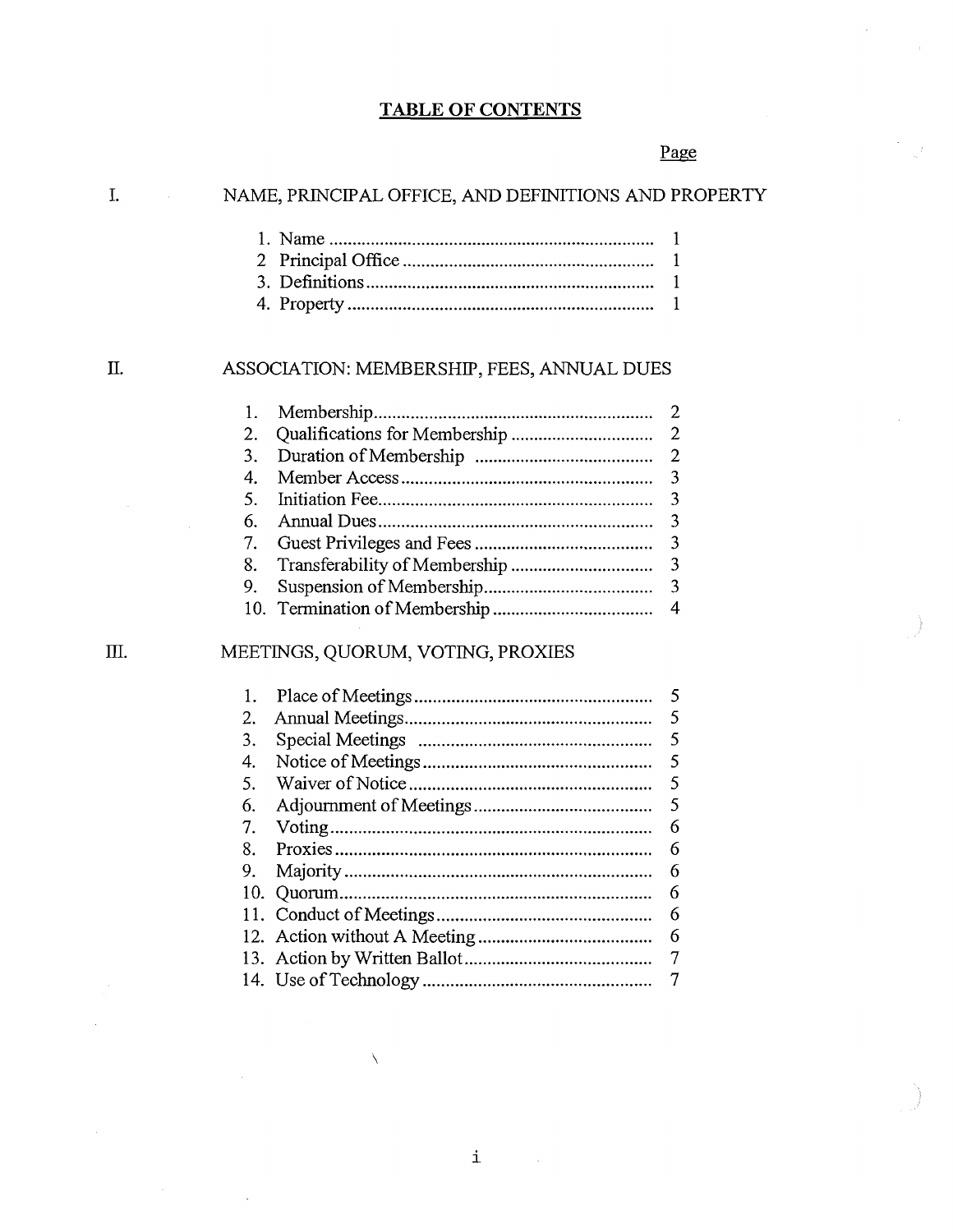## A. Composition and Selection.

# B. Meetings.

| 6. |  |
|----|--|
|    |  |
| 8. |  |
| 9. |  |
|    |  |
|    |  |
|    |  |
|    |  |
|    |  |
|    |  |

# C. Powers and Duties.

# V. OFFICERS

| 2. Election, Term of Office, and Vacancies 14           |  |
|---------------------------------------------------------|--|
|                                                         |  |
|                                                         |  |
|                                                         |  |
| 6. Agreements, Contracts, Deed, Leases, Checks, etc. 14 |  |

 $\hat{\boldsymbol{\beta}}$ 

J)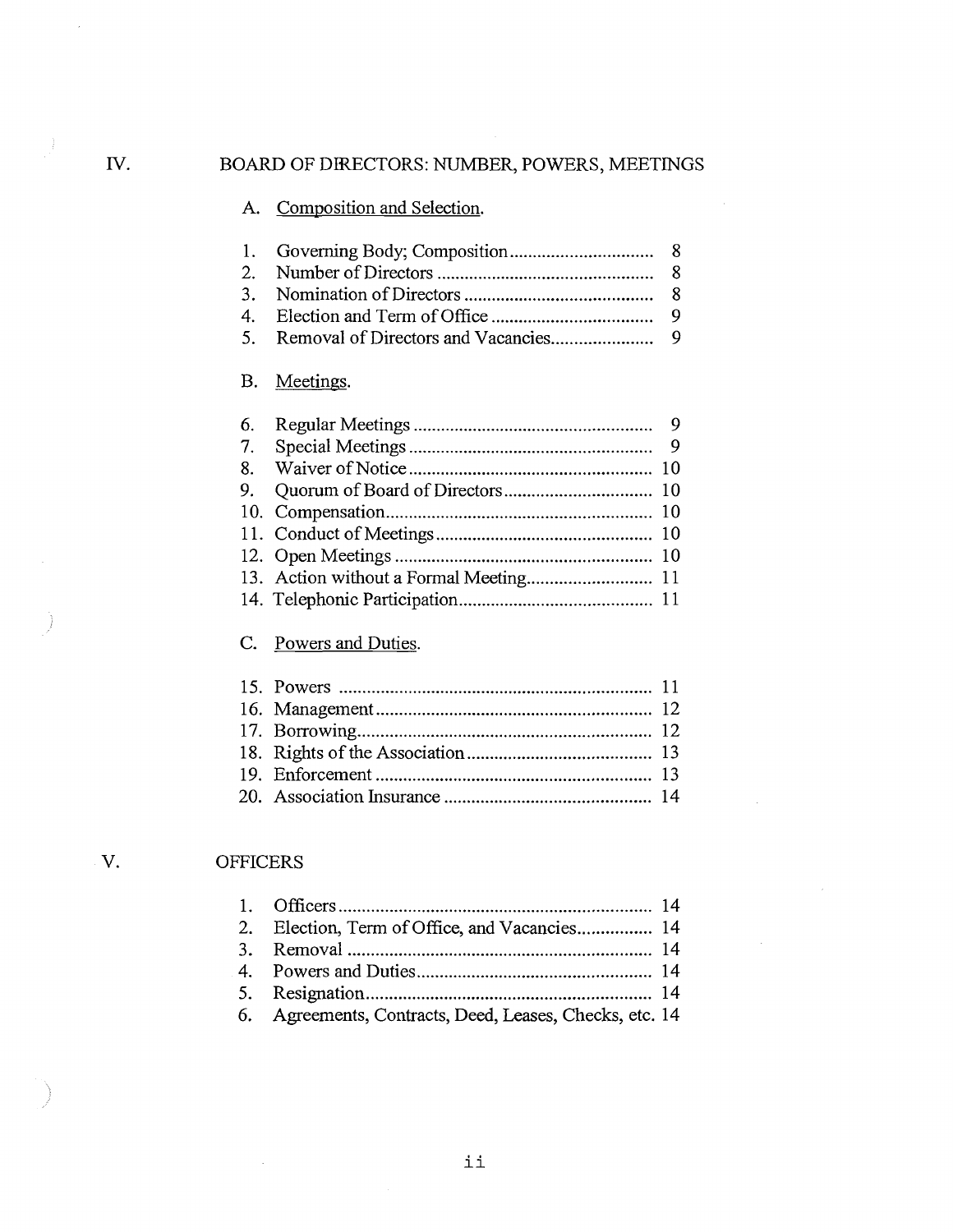| VI.   |         | <b>COMMITTEES</b>      |    |
|-------|---------|------------------------|----|
|       | 1.      |                        |    |
| VII.  |         | <b>MISCELLANEOUS</b>   |    |
|       |         |                        |    |
|       | 2.      |                        |    |
|       | $3_{-}$ |                        |    |
|       | 4.      |                        |    |
|       | 5.      |                        |    |
|       |         |                        |    |
| VIII. |         | <b>INDEMNIFICATION</b> |    |
|       |         |                        | 16 |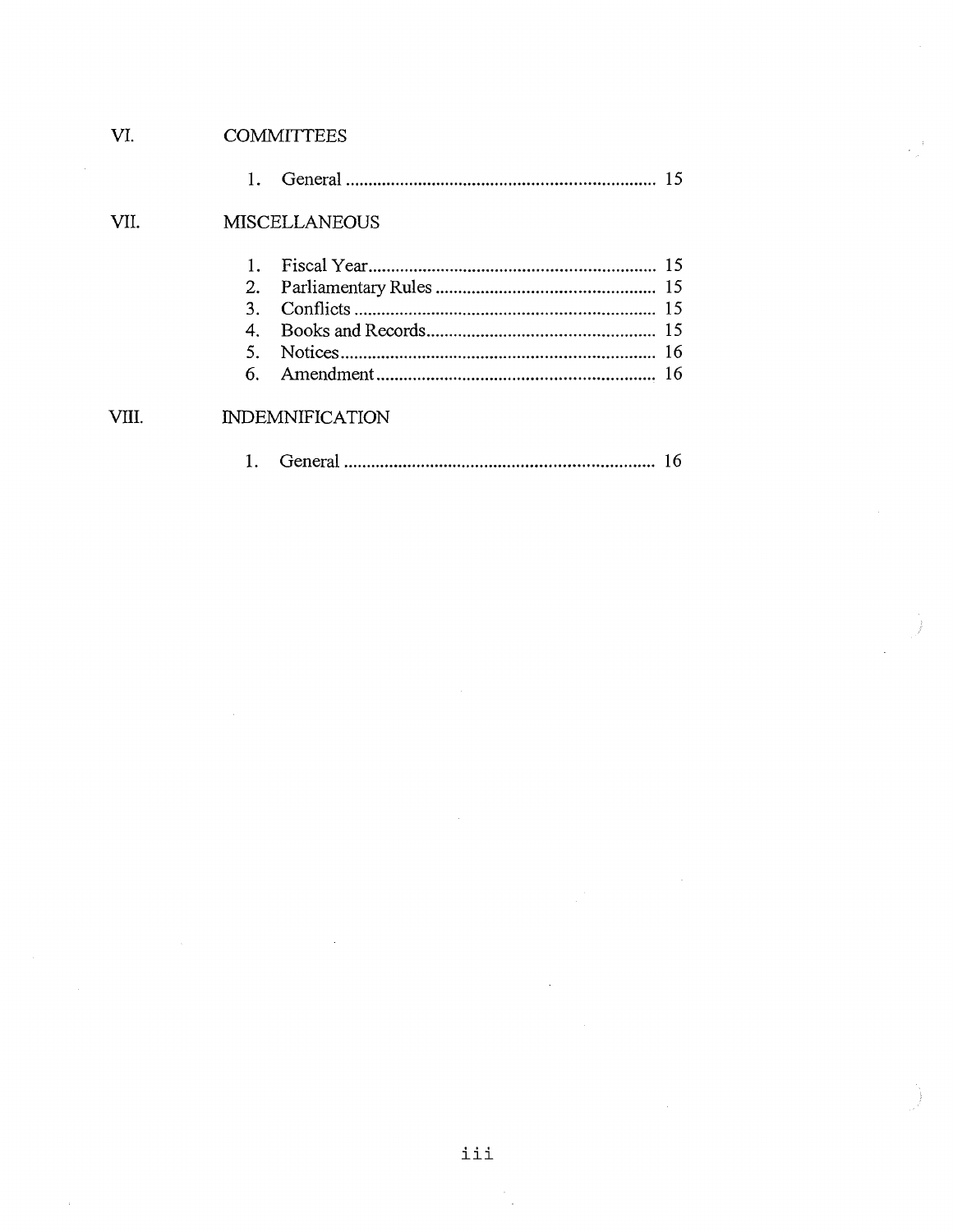#### BYLAWS

#### OF

#### THE GLENWOOD PARK POOL COMMUNITY ASSOCIATION, INC.

#### Article I Name, Principal Office, Defmitions and Property

Section 1. Name. The name of the Association shall be The Glenwood Park Pool Community Association, Inc., (hereinafter sometimes referred to as the "Association").

Section 2. Principal Office. The principal office of the Association in the State of Georgia shall be located in Fulton County. The Association may have such other offices, either within or outside the State of Georgia as the Board of Directors may determine or as the affairs of the Association may require.

Section 3. Definitions. The words used in these Bylaws shall be given their normal, commonly understood definitions. Capitalized terms shall have the same meaning as set forth in the Book of Operating Principles for Glenwood Park and the Declaration of Condominium for the Glenwood Park Town Center Condominium, both as amended, renewed, or extended from time to time, unless the context shall otherwise require.

Section 4. Property.

(a) Association Property. The property of the Association ("Association Property") consists of a pool, pool deck, fitness center, equipment rooms, and such other property, real and personal, facilities, and equipment as may be owned by the Association, including the first floor Commercial Unit located in the Pool Building of the Glenwood Park Town Center Condominium. Association Property shall not be loaned or removed from the premises or be put to use other than that for which it is intended. No Member or any other person shall have or acquire any property right in the property, assets, or holdings of the Association except as provided in the Articles of Incorporation of the Association or these Bylaws.

(b) Other Property. The Association will not, under any circumstances, be responsible for property of Members, visitors, guests, or other persons brought on the premises for any purpose whatsoever.

(c) Damaged Property. Members will be assessed and are responsible for the costs of all breakage or damage to Association Property caused by them, their family members, or their guests.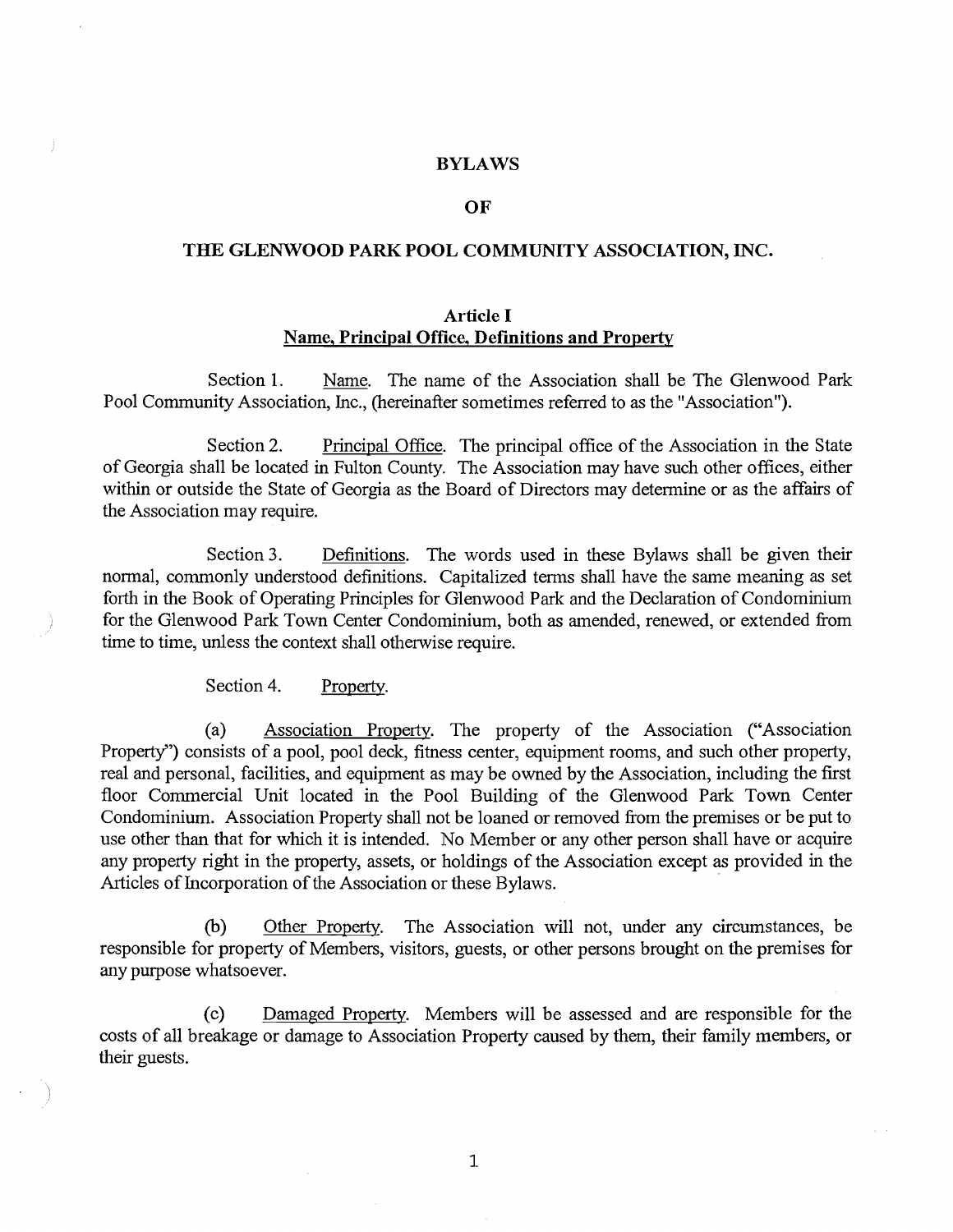#### **Article II Association: Membership, Fees, Annual Dues**

Section 1. Membership. A person may be admitted to membership upon application and payment of the charges and fees prescribed by these Bylaws. The Association shall have one (1) class of membership, and members shall consist of those persons having membership rights in accordance with the provisions of these Bylaws as more fully set forth below. The total number of members may be limited by resolution of the Board.

Section 2. Qualifications for Membership. The membership shall consist of two (2) types: Resident Members; and (2) Non-Resident Members. Resident Members are those members who own a Lot in Glenwood Park and whose membership is thus appurtenant to their Lot. Non-Resident Members are those members who do not own Lots within Glenwood Park. Membership benefits shall apply to all individuals comprising the household of each Member unless otherwise established by resolution of the Board.

Section 3. Duration of Membership. Membership shall be lifetime or until terminated by any of the following means:

(a) when the Member dies, resigns, or fails to pay any fees or charges within the time prescribed by the Association;

(b) when the Member ceases to fulfill the requirements for eligibility for membership pursuant to these Bylaws;

(c) upon the sale of a Member's Lot in which the purchaser of such Lot at the time of closing elects not to be admitted as a Member; or

(d) upon a Member's resale of their membership to a person on the Pool waiting list once all original and initial memberships have been sold by the Association. (If there is not a waiting list at such time as all original and initial memberships have been sold by the Association, the Member shall be solely responsible for locating a purchaser of the membership.) If a Member desires to resell his or her membership before all of the original memberships have been sold by the Association, the Member must provide written notice of same to the Association and provide evidence satisfactory to the Association indicating that the reason for the resale request is either: (1) because the Member is moving outside of a ten (10) mile radius measured from the Pool Building located at 943 North Ormewood Park Drive, SE, Atlanta, Georgia 30316; or (2) because the Member has a financial hardship as determined in the sole discretion of the Board of Directors of the Association. In addition, the Board of Directors of the Association can also review and approve in its sole discretion additional requests on a special case by case basis. The Member is solely responsible for locating a purchaser for the membership. For purposes of transferring the membership interest, the transferring or selling Member shall utilize the Association's pre-approved transfer agreement form and shall deliver a fully executed copy of same to the Association following such transfer. Upon the sale of any such membership interest as provided for herein, the Association shall collect a non-refundable renewal fee of \$500.00 from the person acquiring any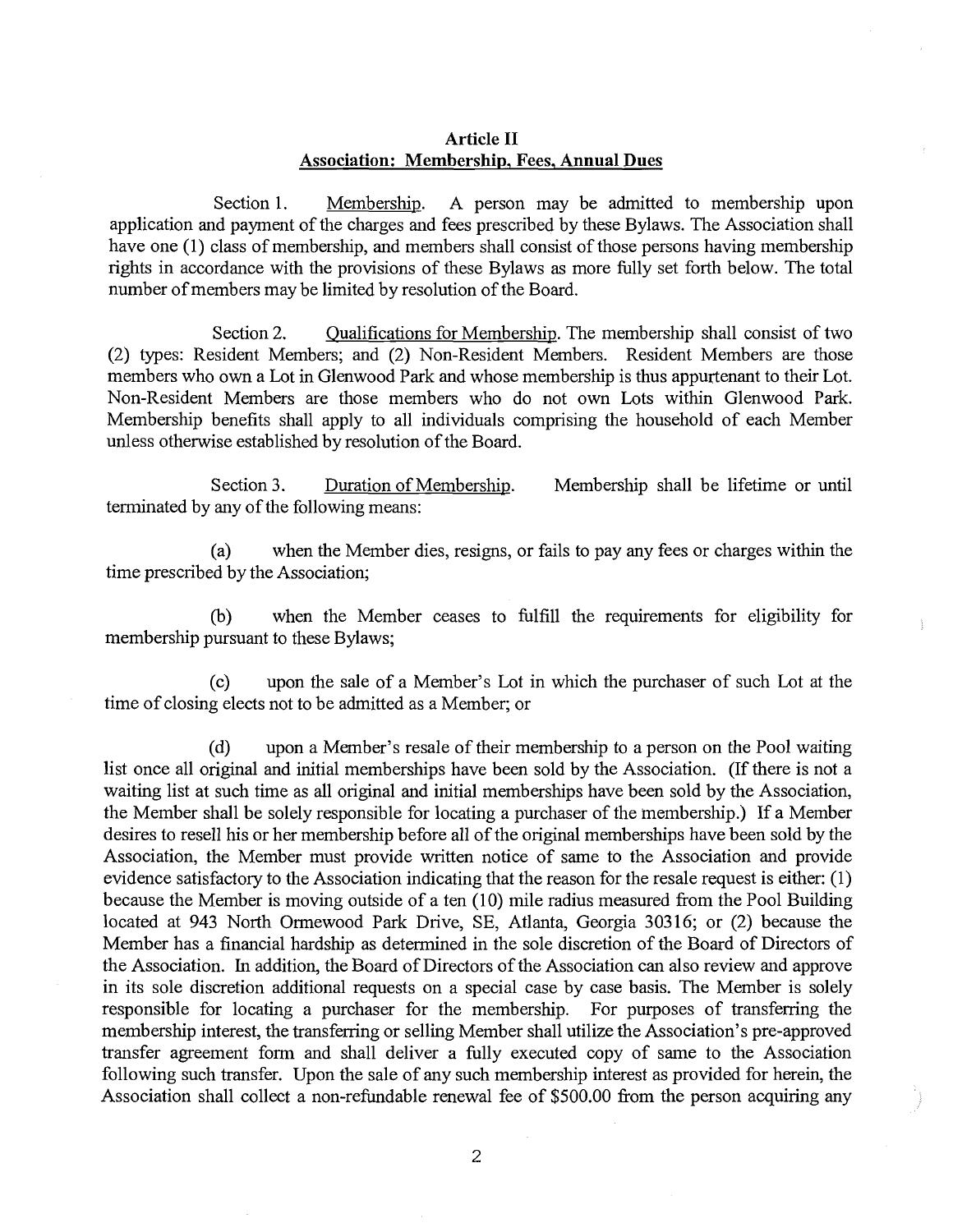such membership interest. The renewal fee shall be a contribution to the capital reserve fund of the Association for purposes of meeting the projected capital needs of the Association and to cover administrative costs incurred by the Association in operating the Pool and processing the transfer of the membership. Notwithstanding anything to the contrary contained in the foregoing, the Board of Directors shall have the right from time to time in its sole discretion to adjust the amount of the renewal fee to be paid as provided for herein. Each Resident Member shall have the following options upon the sale of his or her Lot in Glenwood Park: (1) the membership may be sold to the purchaser with the sale of the Lot; (2) the membership may be sold to an applicant on the membership waiting list, if any; or (3) the membership may be retained, and the Resident Member would thus become a Non-Resident Member.

Ĵ.

Section 4. Member Access. Upon acceptance by the Association of an application for Membership, and upon payment of the initiation fee for said membership, the Association shall provide a method of access for the Member in the form of an identification card or number or such other form as the Board of Directors shall approve.

Section 5. Initiation Fee. Members shall pay an initiation fee in an amount and upon such terms and conditions as may be determined by the Board of Directors.

Section 6. Annual Dues. The Annual Dues payable to the Association by the Members will be in such amounts and at such time as may be determined from time to time by resolution of the Board. Any member who fails to pay dues within thirty (30) days of the statement billing date will be considered delinquent. Delinquent members shall be charged a late fee of ten percent (10%) of the delinquent amount for each month the account remains delinquent. Any member delinquent for a period of forty-five days will be automatically suspended from the Association until such time as all charges have been paid.

Section 7. Guest Privileges and Fees. All members of the Association shall be granted such guest privileges, upon such terms and conditions, and upon the payment of such guest fees, as may be determined from time to time by the Board of Directors; provided, however, that any such privileges, terms, conditions and fees shall comply in all respects with the provisions of IRC Section 501(c)(7).

Section 8. Transferability of Membership. Membership in the Association is transferable and assignable only as provided in Section 3 hereinabove.

Section 9. Suspension of Membership. Any Member may be automatically suspended or terminated by the Board for nonpayment of annual dues or any other charges owed to the Association. In addition, Membership may be suspended for cause inconsistent with membership. For purposes of these Bylaws, the term "for cause inconsistent with membership" shall be defined to include, but not be limited to, such conduct of any member, his or her dependent or guest, which is inconsistent with or in violation of such rules and regulations as may be adopted from time to time by the Board of Directors, or which might reasonably cause or result in (a) civil commotion, (b) loss, damage or destruction to the Association's Property or any person lawfully upon or about the premises of the Association, or (c) injury or death to any person lawfully upon or about the premises of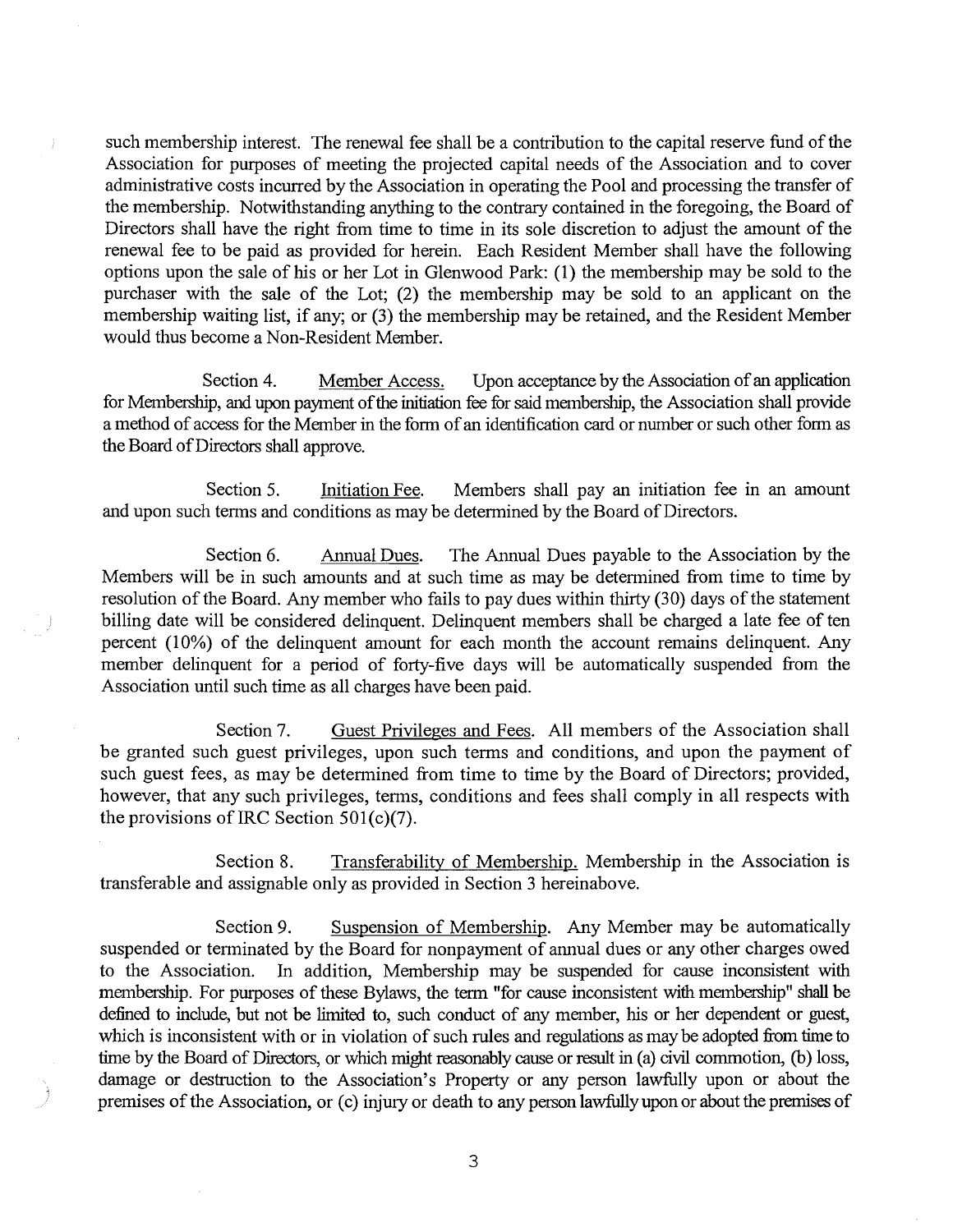the Association. Before a membership shall be suspended, the member shall be given an opportunity to be heard before the Membership Committee of the Board of Directors. Upon suspension, such member, and the members of his or her household, shall be prohibited from utilizing the property, facilities and services of the Association upon such terms and conditions as the Membership Committee of the Board of Directors shall, in its discretion, impose; provided, however, in no event shall such member be entitled to a refund of any portion of his or her annual dues as a result of such suspension.

Section 10. Termination of Membership. Membership in the Association will terminate upon the occurrence of any one of the following events:

(a) Receipt by the Board of Directors of the written resignation of a member, executed by such member or his duly authorized attorney-in-fact.

(b) The death of a member; provided, however, the surviving spouse, parent, or the executor, administrator or personal representative of the deceased Member, or a guardian of the family members, shall succeed to the interest of the deceased Member in whose name such membership was maintained.

(c) The failure of a member to pay the initiation fee or the annual dues on or before the date on which such payment is due.

(d) For cause inconsistent with membership.

(e) Upon the sale of a Member's Lot, such Membership may be sold and transferred to the purchaser.

(f) Upon the sale of a membership interest to an applicant on the Association's waiting list; provided, however, if a waiting list does not exist, a Member must locate a purchaser for such membership and both the purchaser and Member must execute an Association approved transfer agreement in accordance with Section 3 hereinabove.

(g) If a Resident Membership is not sold or transferred as provided herein, the Membership shall not be terminated, and such Member shall become a Non-Resident Member upon the sale of his or her Lot.

Before a membership shall be terminated for any reason other than the resignation or death of the member or nonpayment of dues, the member shall be given an opportunity to be heard before the Membership Committee of the Board of Directors. The Membership Committee shall, no later than five (5) days following such hearing, transmit to the Board of Directors its recommendation in respect to termination of such membership. Such recommendation shall be non-binding as to the Board of Directors and the decision of the Board of Directors in respect to termination of such membership shall be final and nonappealable. The decision of the Board of Directors shall be communicated to the affected member within ten (10) days from the date of the hearing before the Membership Committee. In no event shall any member whose membership is terminated hereunder be entitled to a refund of any portion of his or her annual dues or initiation fee as a result of such termination. Upon termination of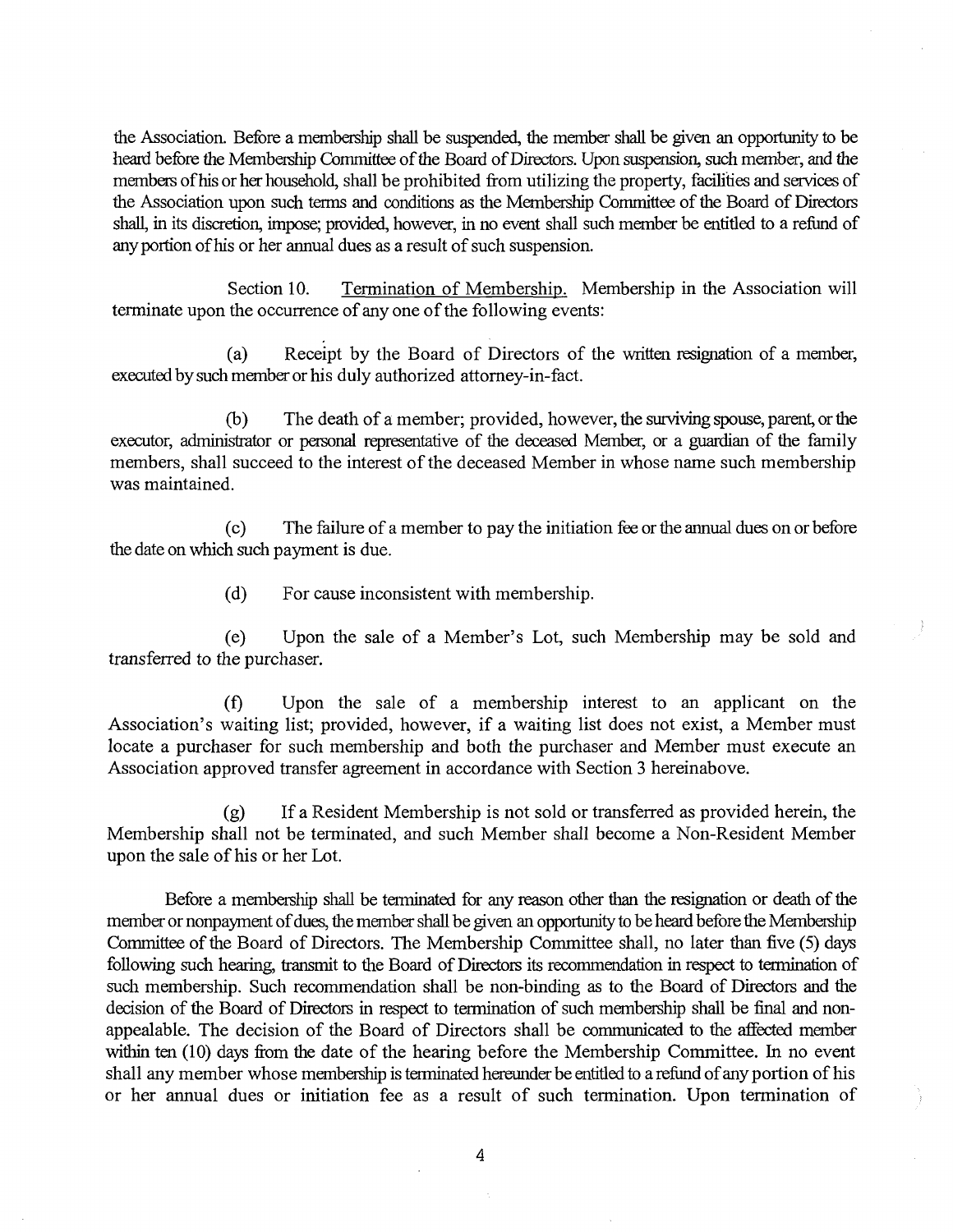membership, such Member shall have no voting rights.

#### **Article III Meetings, Quorum, Voting, Proxies**

Section 1. Place of Meetings. Meetings of the Association shall be held at the principal office of the Association or at such other suitable place convenient to the Members as may be designated by the Board of Directors.

Section 2. Annual Meetings. Annual meetings shall be on a date and time set by the Board so as to occur within ninety (90) days before or after the close of the Association's fiscal year.

Section 3. Special Meetings. The President may call special meetings. In addition, it shall be the duty of the President to call a special meeting of the Association if so directed by resolution of a majority of a quorum of the Board of Directors or upon a petition signed by Members representing at least twenty-five (25%) percent of the total votes of the Association.

Section 4. Notice of Meetings. It shall be the duty of the Secretary to mail or to cause to be delivered to each Member (as shown in the records of the Association) a notice of each annual or special meeting of the Association stating the time and place where it is to be held. The notice for a special meeting shall state the purpose of the meeting. The mailing or delivery of a notice of meeting in the manner provided in this Section shall be considered service of notice. Notices shall be served not less than ten (10) nor more than sixty (60) days before a meeting.

Section 5. Waiver of Notice. Waiver of notice of a meeting of the Members shall be deemed the equivalent of proper notice. Any Member may, in writing, waive notice of any meeting of the Members, either before or after such meeting. Attendance at a meeting by a Member, whether in person or by proxy, shall be deemed waiver by such Member of notice of the time, date, and place thereof, unless such Member specifically objects to lack of proper notice at the time the meeting is called to order.

Section 6. Adjournment of Meetings. If any meeting of the Association cannot be held because a quorum is not present, a majority of the Members who are present at such meeting, either in person or by alternate, may adjourn the meeting to a time not less than five (5) nor more than thirty (30) days from the time the original meeting was called. At the reconvened meeting, if a quorum is present, any business which might have been transacted at the meeting originally called may be transacted. If a time and place for reconvening the meeting is not fixed by those in attendance at the original meeting or if for any reason a new date is fixed for reconvening the meeting after adjournment, notice of the time and place for reconvening the meeting shall be given to Members in the manner prescribed for regular meetings.

The Members present at a duly called or held meeting at which a quorum is present may continue to do business until adjournment, notwithstanding the withdrawal of enough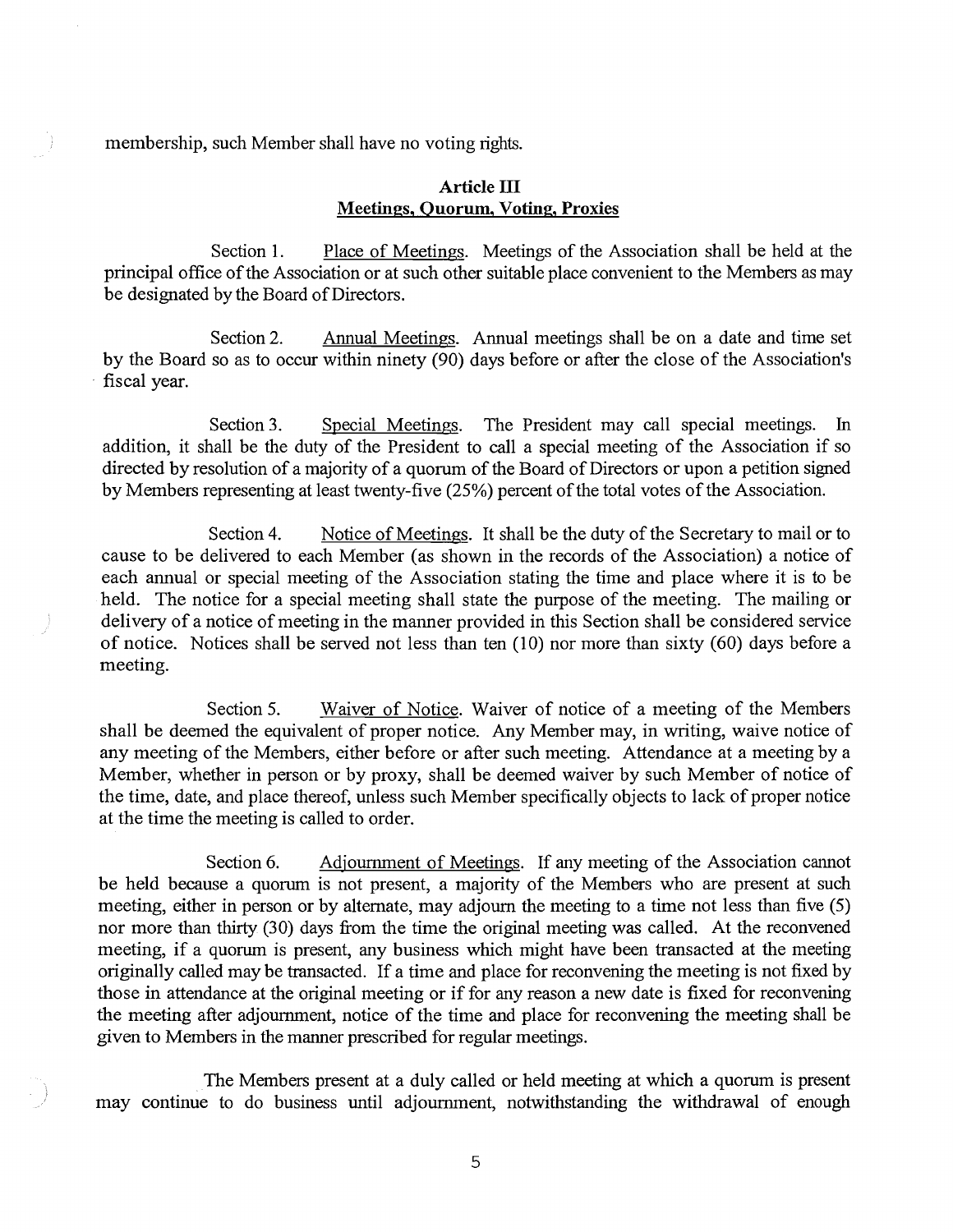Members to leave less than a quorum, provided that Members representing at least twenty-five (25%) percent of the total votes of the Association remain in attendance, and provided further that any action taken is approved by at least a majority of the votes required to constitute a quorum.

Section 7. Voting. Each Member shall be entitled to one equal vote, which vote may be cast by the Member, the Member's spouse, cohabitant or representative of the Member or by a lawful proxy as provided below. When a Member's household consists of more than one (1) adult member, the vote for such Member shall be exercised as they determine between or among them, but in no event shall more than one (1) vote be cast with respect to any Member. If only one (1) co-Member attempts to cast the vote for a Member, it shall be conclusively presumed that such co-Member is authorized on behalf of all co-Members to cast the vote for such Membership. In the event of disagreement between or among co-Members and an attempt by two (2) or more of them to cast such vote or votes, such Persons shall not be recognized and such vote or votes shall not be counted. No Member shall be eligible to vote, either in person or by proxy, if that Member is shown on the books or management accounts of the Association to be more than thirty (30) days delinquent in any payment due the Association or if the Member has had its voting rights suspended for the infraction of these Bylaws, or any rule of the Association. If the voting rights of a Member have been suspended, that Member shall not be counted as an eligible vote for purposes of establishing a Majority or a quorum.

Section 8. Proxies. At all meetings of Members, each Member may vote in person or by proxy. All proxies shall be in writing, dated, and filed with the Secretary before the appointed time of each meeting. Every proxy shall be revocable and shall automatically cease upon receipt of notice by the Secretary of death or judicially declared incompetence of a Member, or of written revocation, or upon the expiration of eleven (11) months from the date of the proxy.

Section 9. Majority. As used in these Bylaws, the term "majority" shall mean those votes, Members, or other group as the context may indicate totaling more than fifty (50%) percent of the total number.

Section 10. Quorum. Except as otherwise provided in these Bylaws, the presence in person or by proxy of Members representing at least twenty-five percent (25%) of the total vote of the Association shall constitute a quorum at all meetings of the Association.

Section 11. Conduct of Meetings. The President shall preside over all meetings of the Association, and the Secretary shall keep the minutes of the meeting and record in a minute book all resolutions adopted at the meeting, as well as a record of all transactions occurring at the meeting.

Section 12. Action Without A Meeting. Any action required by law to be taken at a meeting of the Members, or any action which may be taken at a meeting of the Members, may be taken without a meeting if written consent setting forth the action so taken is signed by all of the Members entitled to vote with respect to the subject matter thereof, and any such consent shall have the same force and effect as a unanimous vote of the Members. Action taken without a meeting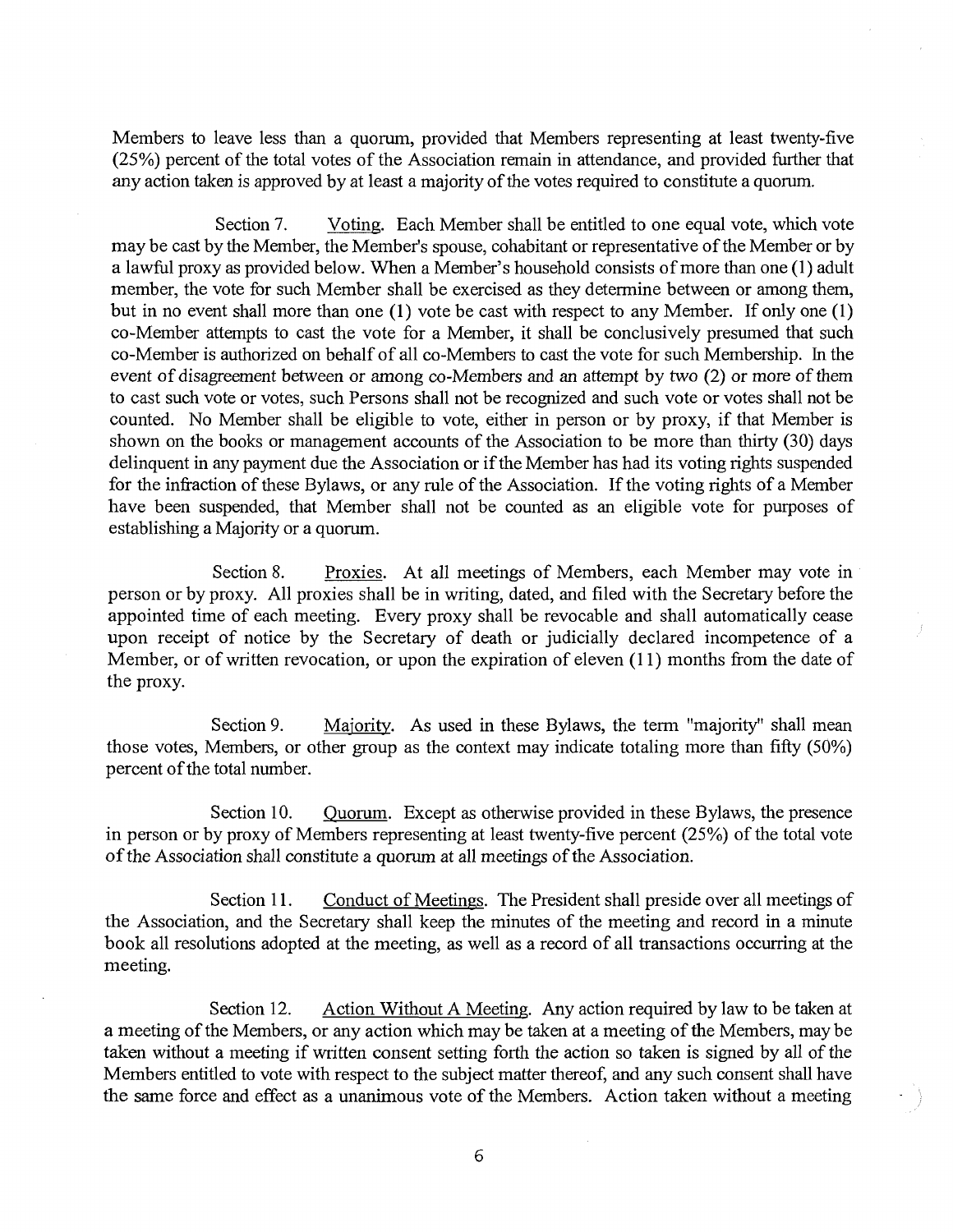shall be effective on the date that the last consent is executed unless a later effective date is specified therein. Each signed consent shall be delivered to the Association and shall be included in the minutes of meetings of Members filed in the permanent records of the Association.

Section 13. Action By Written Ballot. Any action to be taken at any annual or special meeting of Members may be taken without a meeting if approved by written ballot as provided herein. The Association shall deliver a written ballot to each Member, as the case may be, entitled to vote on the matter. The written ballot shall set forth each proposed action and provide an opportunity to vote for or against each proposed action. Approval by written ballot of an action shall be valid only when the number of votes cast by ballot equals or exceeds the quorum required to be present at a meeting held to authorize such action and the number of approvals equals or exceeds the number of votes that would be required to approve the matter at a meeting at which the total number of votes cast was the same as the number of votes cast by ballot. All solicitations for votes by written ballot shall indicate the number of responses needed to meet the quorum requirements; state the percentage of approvals necessary to approve each matter other than election of directors; and specify the time by which a ballot must be received by the Association in order to be counted. A timely written ballot received by the Association may not be revoked without the consent of the Board. The results of each action by written ballot shall be certified by the Secretary and shall be included in the minutes of meetings of Members filed in the permanent records of the Association.

#### Section 14. Use of Technology.

(a) Electronic Means. Notwithstanding anything to the contrary contained in these Bylaws, to the extent permitted by law, the Association and its Members may perform any obligation or exercise any right by use of any technological means providing sufficient security, reliability, identification and verifiability. Acceptable technological means shall include without limitation electronic communication over the Internet, the community or other network, whether by direct connection, Internet, telecopy or electronic mail.

(b) Signature Requirements. A digital signature meeting the requirements of applicable law may satisfy any requirement for a signature under the governing documents of the Association. The Board of Directors of the Association may require reasonable verification of any electronic signature, document, record or instrument. Pending verification, the Board may refuse to accept any electronic signature, document, record or instrument which, in the Board's sole discretion, is not clearly authentic. Neither the Board nor the Association shall be liable to any Member or any other person for accepting or acting in reliance upon an electronic signature or electronic document that the Board reasonably believes to be authentic. Any Member or person who negligently, recklessly or intentionally submits any falsified electronic document or unauthorized signature shall fully indemnify the Association and Board for actual damages, reasonable attorneys' fees and expenses incurred as a result of such acts.

(c) Electronic Funds Transfer. Payment of all sums to and from the Association and the Members may be made by electronic transfer of funds creating a record evidencing the transaction for the period such record would be required to be available in non-electronic form.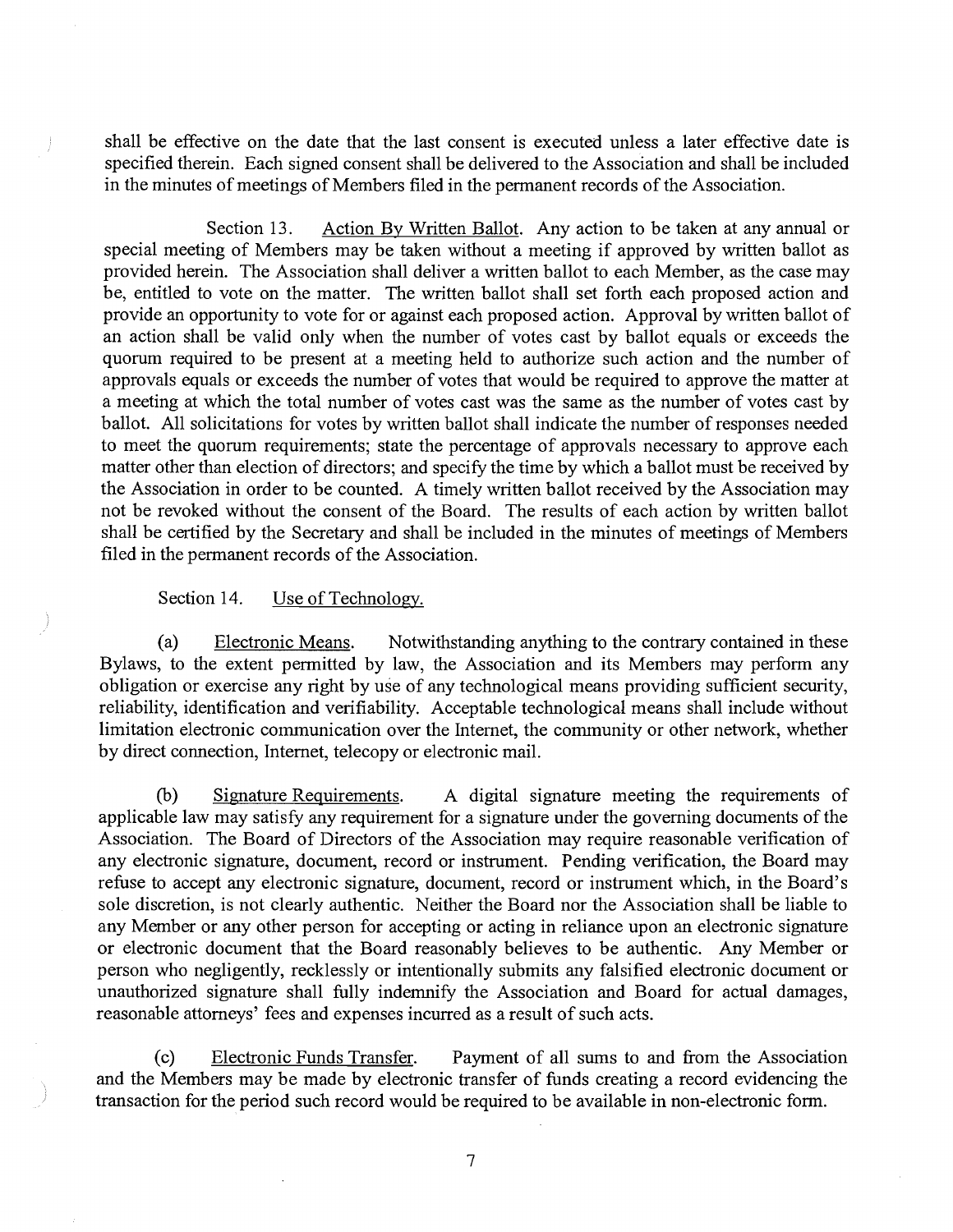(d) Non-technology Alternatives. If any Member, Occupant or third party does not have the capability or desire to conduct business using electronic or other technological means, the Association shall make reasonable accommodation, at its expense, for such person to conduct business with the Association without use of such electronic or other means until such means have become generally (if not universally) accepted in similar communities in the area.

#### Article IV Board of Directors: Number, Powers, Meetings

#### A. Composition and Selection.

Section 1. Governing Body; Composition. The affairs of the Association shall be governed by a Board of Directors, each of whom shall have one vote. Except with respect to the initial Board of Directors set forth in the Articles of Incorporation of the Association, the directors shall be Members or spouses of such Members; provided, however, no person and his or her spouse may serve on the Board at the same time. In the case of a Member which is not a natural person, the person designated in writing to the secretary of the Association as the representative of such Member shall be eligible to serve as a director. No Persons shall be eligible to be elected to or continue to serve on the Board of Directors if they are shown on the books and records of the Association to be more than thirty (30) days delinquent in the payment of any assessment or charge by the Association. Directors shall not be eligible to serve more than three (3) consecutive two (2) year terms without first resigning from the Board for a time period which shall be the lesser of: (a) one (1) year; or (b) the period of time from the end of one annual meeting of the Association to the beginning of the next annual meeting of the Association.

Section 2. Number of Directors. The initial Board shall consist of two (2) members as identified in the Articles of Incorporation. Following the term of the initial Board, the number of directors in the Association shall be an odd number equal to not less than three (3) or more than seven (7) as provided in Section 6 below. Following the term of the initial Board, one (1) position on the Board of Directors shall at all times be reserved for a Pool Building Residential Owner.

Section 3. Nomination of Directors. Candidates for directors shall be nominated from the floor and may also be nominated by a nominating committee, if established by the Board. All candidates shall have a reasonable opportunity to communicate their qualifications to the Members and to solicit votes. If established by the Board, the Nominating Committee shall consist of a Chairman, who shall be a member of the Board of Directors, and three (3) or more Members of the Association. The Nominating Committee shall be appointed by the Board of Directors not less than thirty (30) days prior to each annual meeting of the Members to serve a term of one year or until their successors are appointed, and such appointment shall be announced at each such annual meeting. The Nominating Committee shall make as many nominations for election to the Board of Directors as it shall in its discretion determine, but in no event less than the number of positions to be filled. Nominations shall also be permitted from the floor.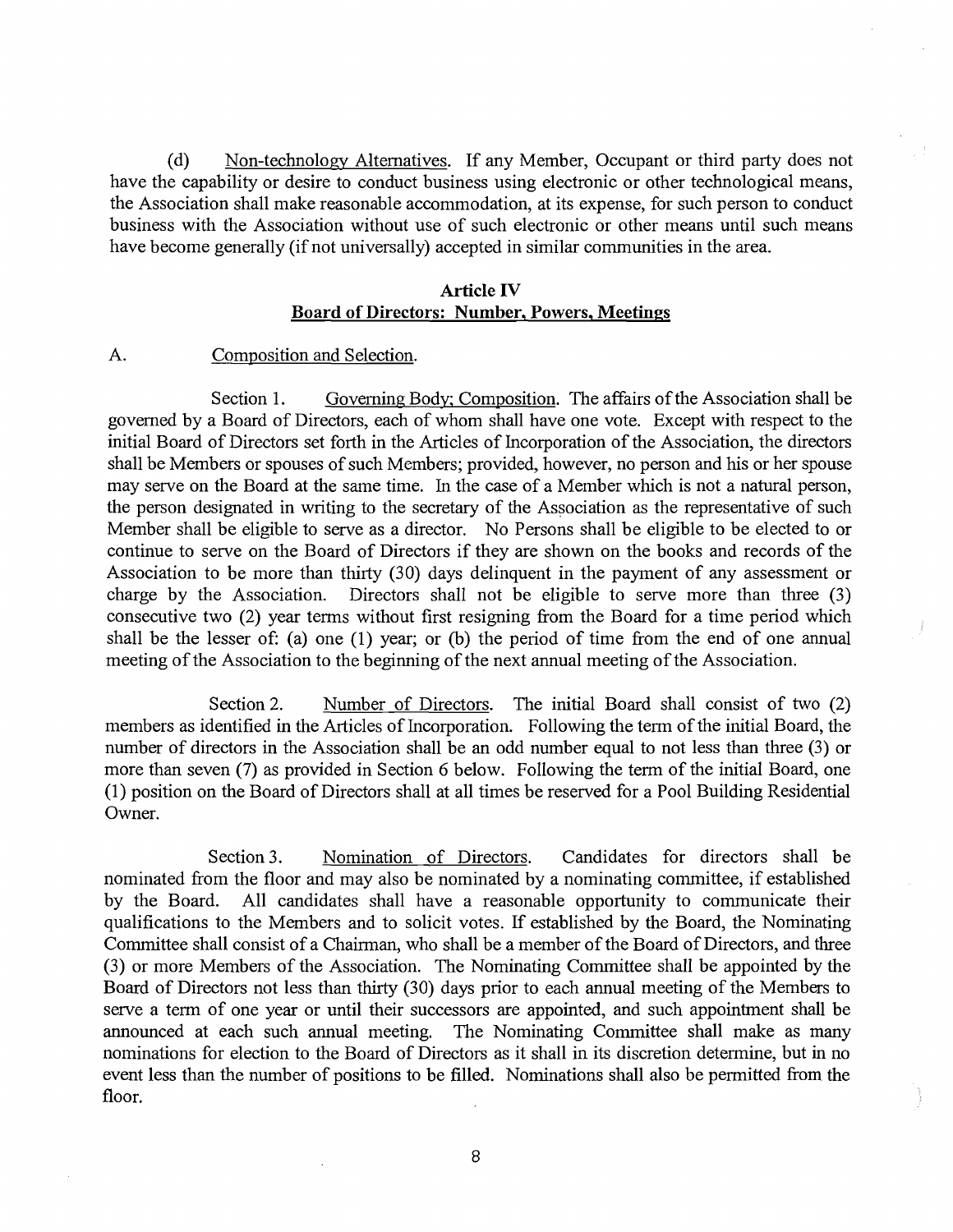Section 4. Election and Term of Office. At the first annual meeting after the resignation of the initial Board, if there are five (5) directors, the three (3) directors receiving the most votes shall be elected for terms of two (2) years each and the two (2) directors receiving the next highest number of votes shall be elected for a term of one (1) year each. In the alternative, if there are seven (7) directors, five (5) of the directors receiving the most votes shall be elected for terms of two (2) years each and two (2) directors receiving and the next highest number of votes shall be elected for terms of one (1) year each. At each annual meeting thereafter, a successor shall be elected to serve for a term of two (2) years. The members of the Board of Directors shall hold office until their respective successors shall have been elected by the Association. All members of the Association eligible to vote shall be entitled to cast their entire vote for each directorship to be filled. There shall be no cumulative voting. The directorships for which elections are held shall be filled by that number of candidates receiving the most votes. Voting for election of Board members shall be by written ballot (unless dispensed by majority consent at such meeting at which such voting is conducted).

Section 5. Removal of Directors and Vacancies. At any regular or special meeting of the Association duly called, any one or more of the directors may be removed, with or without cause, by a majority vote of the Members, and a successor may then and there be elected to fill the vacancy thus created. A director whose removal has been proposed by the Members shall be given at least ten (10) days notice of the calling of the meeting and the purpose thereof and shall be given an opportunity to be heard at the meeting. Additionally, any director who has three (3) consecutive unexcused absences from Board meetings or who is delinquent in the payment of an assessment for more than thirty (30) days may be removed by a majority vote of the remaining directors of a meeting. This Section shall not apply to directors appointed by Declarant.

#### B. Meetings.

Section 6. Regular Meetings. Regular meetings of the Board of Directors may be held at such time and place as shall be determined from time to time by a majority of the directors, but at least four (4) such meetings shall be held during each fiscal year with at least one per quarter. Notice of the time and place of the meeting shall be communicated to directors not less than four days prior to the meeting; provided, however, notice of a meeting need not be given to any director who has signed a waiver of notice or a written consent to holding of the meeting.

Section 7. Special Meetings. Special meetings of the Board shall be held when requested by the President, Vice President, or by any two (2) directors. The notice shall specify the time and place of the meeting and the nature of any special business to be considered. The notice shall be given to each director by one of the following methods: (a) by personal delivery; (b) written notice by first class mail, postage prepaid; (c) by telephone communication, either directly to the director or to a person at the director's home or office who would reasonably be expected to communicate such notice promptly to the director; or (d) electronic message, fiber optic, or telecommunication to the director; or (e) by commercial delivery service to such director's home or office. All such notices shall be given or sent to the director's address,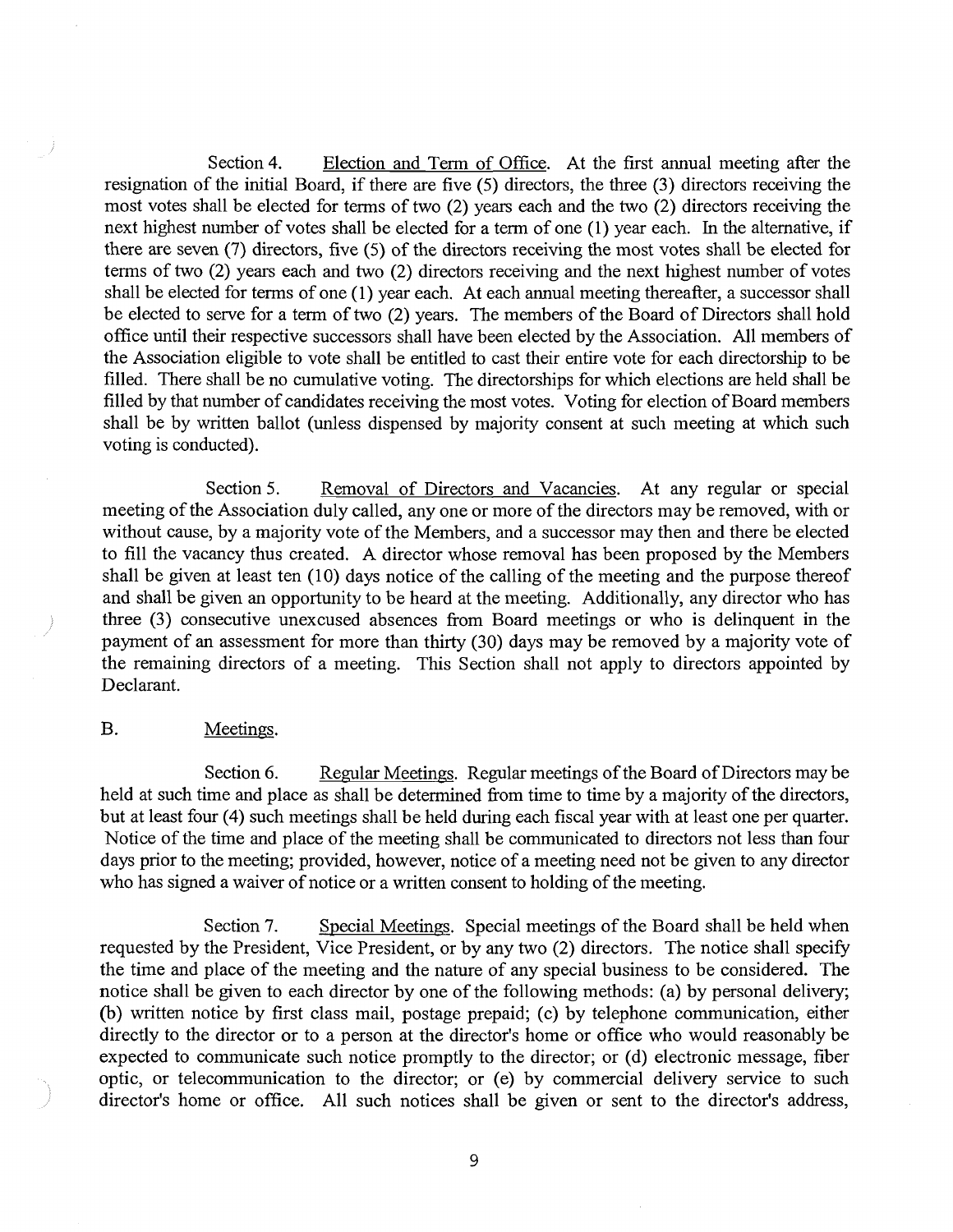telephone number, or other place of delivery as shown on the records of the Association. Notices sent by first class mail shall be deposited into a United States mailbox at least four (4) days before the time set for the meeting. Notices given by personal delivery, telephone, or telecommunication shall be given at least forty-eight (48) hours before the time set for the meeting.

Section 8. Waiver of Notice. The transactions of any meeting of the Board of Directors, however called and noticed or wherever held, shall be as valid as though taken at a meeting duly held after regular call and notice if (a) a quorum is present, and (b) either before or after the meeting each of the directors not present signs a written waiver of notice, a consent to holding the meeting, or an approval of the minutes. The waiver of notice or consent need not specify the purpose of the meeting. Notice of a meeting shall also be deemed given to any director who attends the meeting without protesting before or at its commencement about the lack of adequate notice.

Section 9. Quorum of Board of Directors. At all meetings of the Board of Directors, a majority of the directors shall constitute a quorum for the transaction of business, and the votes of a majority of the directors present at a meeting at which a quorum is present shall constitute the decision of the Board of Directors. A meeting at which a quorum is initially present may continue to transact business, notwithstanding the withdrawal of directors, if any action taken is approved by at least a majority of the required quorum for that meeting. If any meeting of the Board cannot be held because a quorum is not present, a majority of the directors who are present at such meeting may adjourn the meeting to a time not less than five (5) nor more than thirty (30) days from the date the original meeting was called. At the reconvened meeting, if a quorum is present, any business which might have been transacted at the meeting originally called may be transacted without further notice.

Section 10. Compensation. No director shall receive any compensation from the Association for acting as such; provided any director may be reimbursed for expenses incurred on behalf of the Association upon approval of a majority of the other directors.

Section 11. Conduct of Meetings. The President shall preside over all meetings of the Board of Directors, and the Secretary shall keep a minute book of meetings of the Board of Directors, recording therein all resolutions adopted by the Board of Directors and all transactions and proceedings occurring at such meetings.

Section 12. Open Meetings. All meetings of the Board shall be open to all Members, but Members other than directors may not participate in any discussion or deliberation unless permission to speak is requested on his or her behalf by a director. In such case, the President may limit the time any Member may speak. Notwithstanding the above, the President may adjourn any meeting of the Board of Directors and reconvene in executive session, excluding Members, to discuss matters of a sensitive nature, such as pending or threatened litigation, personnel matters, and orders of business of a similar nature.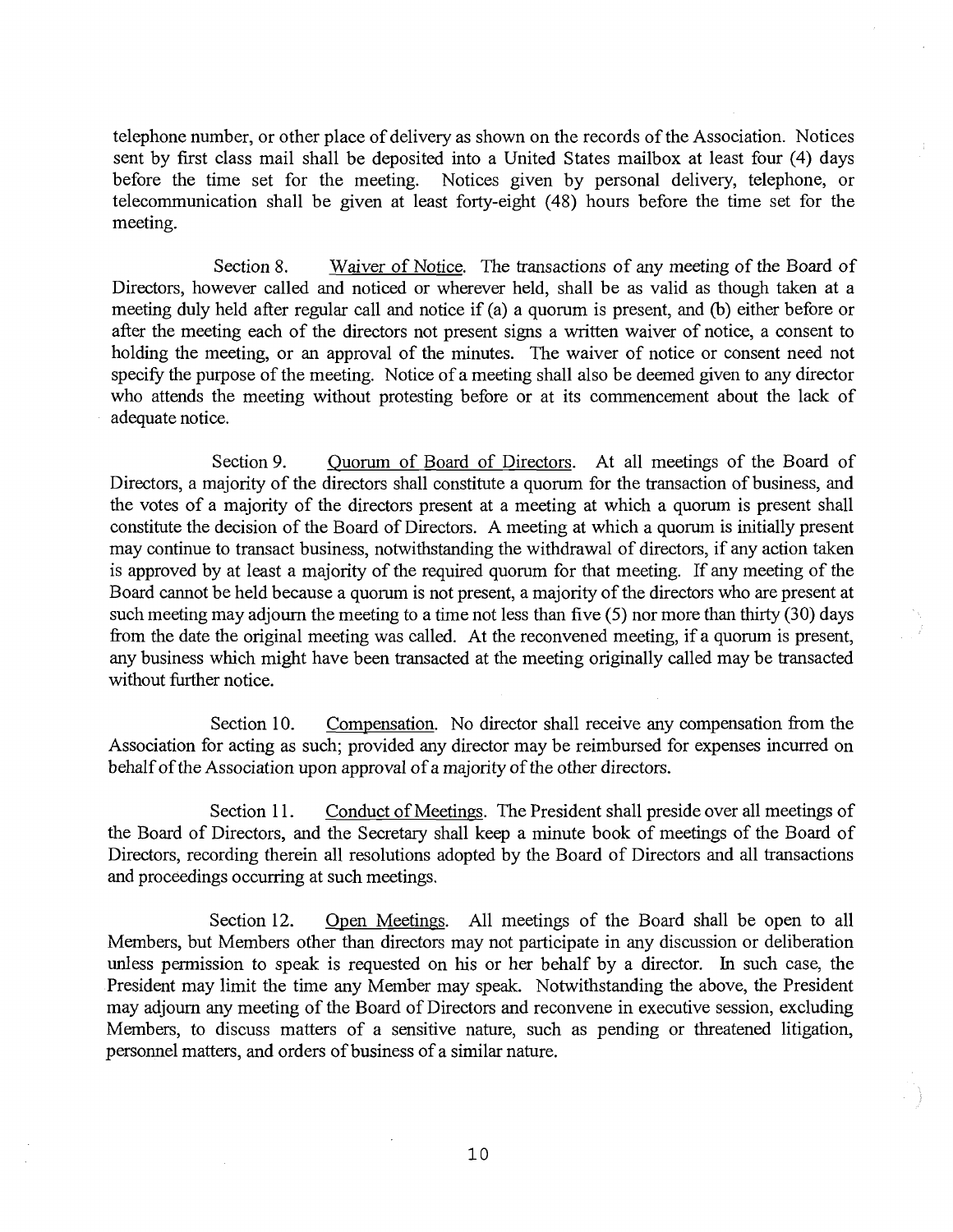Section 13. Action Without a Formal Meeting. Any action to be taken at a meeting of the directors or any action that may be taken at a meeting of the directors may be taken without a meeting if a consent in writing, setting forth the action so taken, shall be signed by all of the directors, and such consent shall have the same force and effect as a unanimous vote.

Section 14. Telephonic Participation. One or more directors may participate in and vote during any regular or special meeting of the Board by telephone conference call or similar communication equipment by means of which all persons participating in the meeting can hear each other at the same time, and those directors so participating shall be present at such meeting. Any such meeting at which a quorum participates shall constitute a meeting of the Board.

#### C. Powers and Duties.

Section 15. Powers. The Board of Directors shall be responsible for the affairs of the Association and shall have all of the powers and duties necessary for the administration of the Association's affairs and, as provided by law, may do or cause to be done all acts and things as are not by the Articles or these Bylaws directed to be done and exercised exclusively by the membership generally.

The Board of Directors shall delegate to one of its members the authority to act on behalf of the Board of Directors on all matters relating to the duties of the managing agent or manager, if any, which might arise between meetings of the Board of Directors.

In addition to the duties imposed by these Bylaws or by any resolution of the Association that may hereafter be adopted, the Board of Directors shall have the power to establish policies relating to, and shall be responsible for performing or causing to be performed, the following, in way of explanation, but not limitation:

(a) preparation and adoption of annual budgets in which there shall be established the annual dues to be paid by each Member;

(b) making assessments, establishing the means and methods of collecting such assessments, and establishing the period of the installment payments of the annual assessment, if any;

(c) providing for the operation, care, upkeep, and maintenance of all of the Association Property;

(d) designating, hiring, and dismissing the personnel necessary for the operation of the Association and the maintenance, operation, repair, and replacement of its property and, where appropriate, providing for the compensation of such personnel and for the purchase of equipment, supplies, and materials to be used by such personnel in the performance of their duties;

(e) collecting the assessments, depositing the proceeds thereof in a bank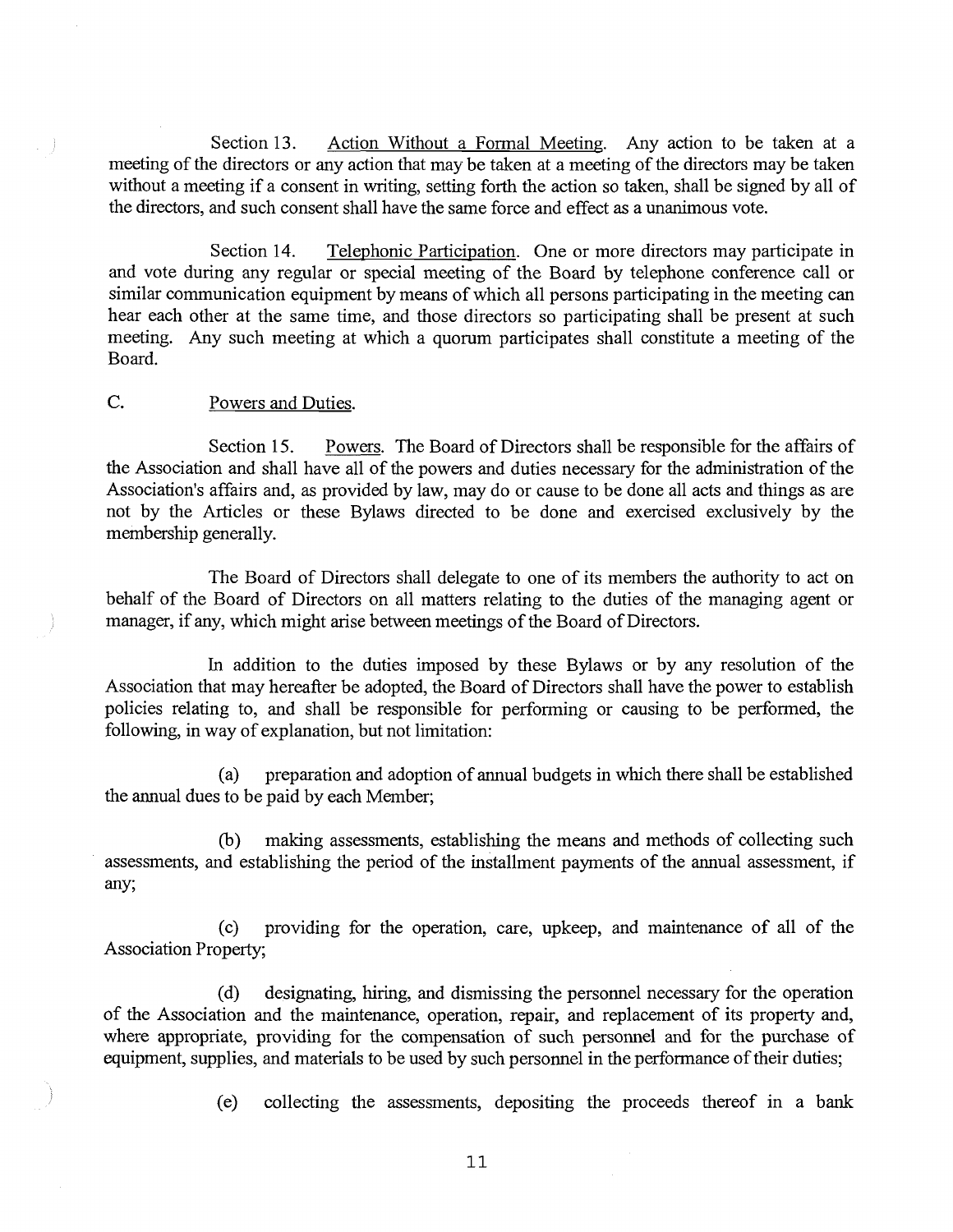depository which it shall approve, and using the proceeds to operate the Association; provided, any reserve fund may be deposited, in the directors' best business judgment, in depositories other than banks;

(f) making and amending rules and regulations; provided, however, the Board will not amend any rules related to its hours of operation, parking assignments to the Pool Building Residential Owners, and noise restrictions without first obtaining the majority consent of the Pool Building Residential Owners as provided in the Declaration of Condominium for the Glenwood Park Town Center Condominium, as amended;

(g) opening of bank accounts on behalf of the Association and designating the signatories required;

(h) making or contracting for the making of repairs, additions, and improvements to or alterations of the Association Property in accordance with the other provisions of the Book of Operating Principles and these Bylaws after damage or destruction by fire or other casualty;

(i) enforcing by legal means the provisions of these Bylaws and the rules and regulations adopted by it and bringing any proceedings which may be instituted on behalf of or against the Members concerning the Association;

(j) obtaining and carrying insurance against casualties and liabilities, as provided herein below and paying the premium cost thereof;

(k) paying the cost of all services rendered to the Association or its Members and not chargeable directly to specific Members;

(1) keeping books with detailed accounts of the receipts and expenditures affecting the Association and its administration, specifying the maintenance and repair expenses and any other expenses incurred; and

(m) permitting utility suppliers to use portions of the Association's Property reasonably necessary to the ongoing development or operation of the Association.

Section 16. Management. The Board of Directors may employ for the Association a professional management agent or agents at a compensation established by the Board of Directors to perform such duties and services as the Board of Directors shall authorize. The Board of Directors may delegate to the managing agent or manager, subject to the Board's supervision, all of the powers granted to the Board of Directors by these Bylaws, other than the powers set forth in subparagraphs (a), (b), (f), (g), and (i) of Section 15 of this Article. The Declarant, or an affiliate of the Declarant, may be employed as managing agent or manager.

Section 17. Borrowing. The Association, acting through the Board of Directors, shall have the power to borrow money for the purpose of maintenance, repair or restoration of the Association Property without the approval of the Members of the Association. The Board shall also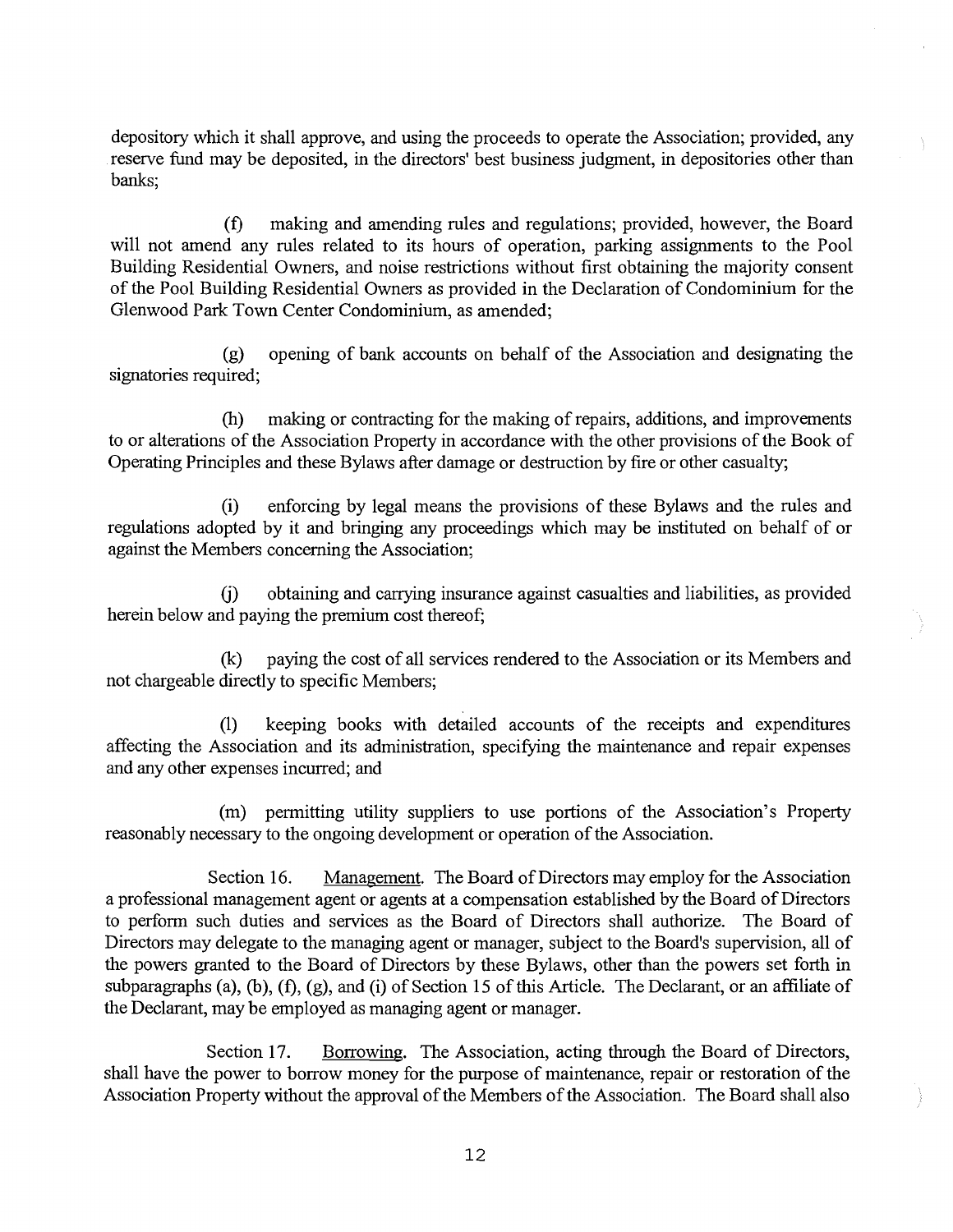have the power to borrow money for other purposes; provided, the Board shall obtain approval of a majority of the Members in the event that the proposed borrowing is for the purpose of modifying, improving, or adding amenities and the total amount of such borrowing exceeds or would exceed five percent (5%) of the budgeted gross expenses of the Association for that fiscal year.

Section 18. Rights of the Association. With respect to the Association's Property, and in accordance with the Articles of Incorporation, the Association shall have the right to contract with any person for the performance of various duties and functions. Without limiting the foregoing, this right shall entitle the Association to enter into common management, operational, or other agreements with trusts, condominiums, cooperatives, and other owners or residents associations, both within and without the Glenwood Park Community. Such agreements shall require the consent of a majority of the total number of directors of the Association.

Section 19. Enforcement. The Board shall have the power to impose reasonable fines and to suspend a Member's right to vote or any person's right to use the Association's Property for violation of any duty imposed under the Book of Operating Principles, these Bylaws, or any rules and regulations duly adopted hereunder. The failure of the Board to enforce any provision of the Book of Operating Principles, Bylaws, or any rule or regulation shall not be deemed a waiver of the right of the Board to do so thereafter.

(a) Notice. Prior to imposition of any sanction hereunder, the Board or its delegate shall serve the alleged violator with written notice describing (i) the nature of the alleged violation, (ii) the proposed sanction to be imposed, (iii) a period of not less than ten (10) days within which the alleged violator may present a written request to the Board of Directors for a hearing; and (iv) a statement that the proposed sanction shall be imposed as contained in the notice unless a challenge is begun within ten (10) days of the notice. If a timely challenge is not made, the sanction stated in the notice shall be imposed.

(b) Hearing. If a hearing is requested within the allotted ten  $(10)$  day period, the hearing shall be held in executive session affording the alleged violator a reasonable opportunity to be heard. Prior to the effectiveness of any sanction hereunder, proof of proper notice shall be placed in the minutes of the meeting. Such proof shall be deemed adequate if a copy of the notice, together with a statement of the date and manner of delivery, is entered by the officer, Director, or agent who delivered such notice. The notice requirement shall be deemed satisfied if the alleged violator appears at the meeting. The minutes of the meeting shall contain a written statement of the results of the hearing and the sanction, if any, imposed. The Board of Directors may, but shall not be obligated to, suspend any proposed sanction if the violation is cured within the ten (10) day period. Such suspension shall not constitute a waiver of the right to sanction future violations of the same or other provisions and rules by any Person.

(c) Additional Enforcement Rights. Notwithstanding anything to the contrary herein contained, the Association, acting through the Board of Directors, may elect to enforce any provision of these Bylaws or the rules and regulations of the Association by suit at law or in equity to enjoin any violation or to recover monetary damages or both without the necessity of compliance with the procedure set forth above. In any such action, to the maximum extent permissible, the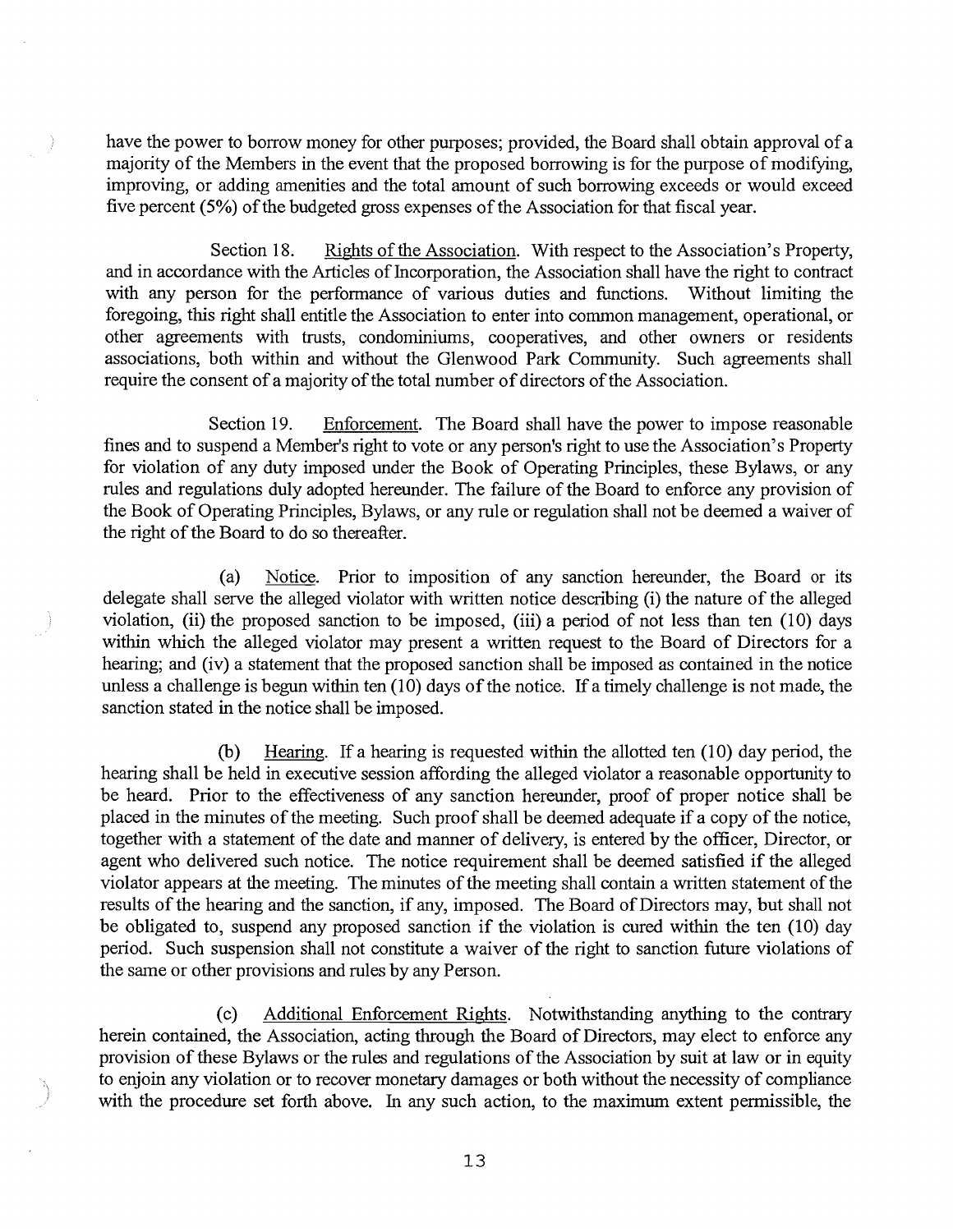Member responsible for the violation of which abatement is sought shall pay all costs, including reasonable attorneys' fees actually incurred.

Section 20. Association Insurance. The Board of Directors shall obtain and maintain on behalf of and at the expense of the Association such policies of fire, hazard, liability, directors and officers coverage, crime and casualty insurance as it shall deem sufficient to protect the Association from loss.

#### **Article V Officers**

Section 1. Officers. The officers of the Association shall be a President, Secretary, and Treasurer, to be elected from among the members of the Board. The Board of Directors may appoint such other officers, including one or more Vice Presidents, Assistant Secretaries, and Assistant Treasurers, as it shall deem desirable, such officers to have the authority and perform the duties prescribed from time to time by the Board of Directors. Any two or more offices may be held by the same person, except the offices of President and Secretary.

Section 2. Election, Term of Office, and Vacancies. The officers of the Association shall be elected annually by the Board of Directors at the first meeting of the Board of Directors following each annual meeting of the Members, as set forth in Article **III.** A vacancy in any office arising because of death, resignation, removal, or otherwise may be filled by the Board of Directors for the unexpired portion of the term.

Section 3. Removal. Any officer may be removed by the Board of Directors whenever in its judgment the best interests of the Association will be served thereby.

Section 4. Powers and Duties. The officers of the Association shall each have such powers and duties as generally pertain to their respective offices, as well as such powers and duties as may from time to time specifically be conferred or imposed by the Board of Directors. The President shall be the chief executive officer of the Association. The Treasurer shall have primary responsibility for the preparation of the budget and may delegate all or part of the preparation and notification duties to a finance committee, management agent, or both.

Section 5. Resignation. Any officer may resign at any time by giving written notice to the Board of Directors, the President, or the Secretary. Such resignation shall take effect on the date of the receipt of such notice or at any later time specified therein, and unless otherwise specified therein, the acceptance of such resignation shall not be necessary to make it effective.

Section 6. Agreements, Contracts, Deeds, Leases, Checks, Etc. All agreements, contracts, deeds, leases, checks, and other instruments of the Association shall be executed by at least two officers or by such other person or persons as may be designated by resolution of the Board of Directors.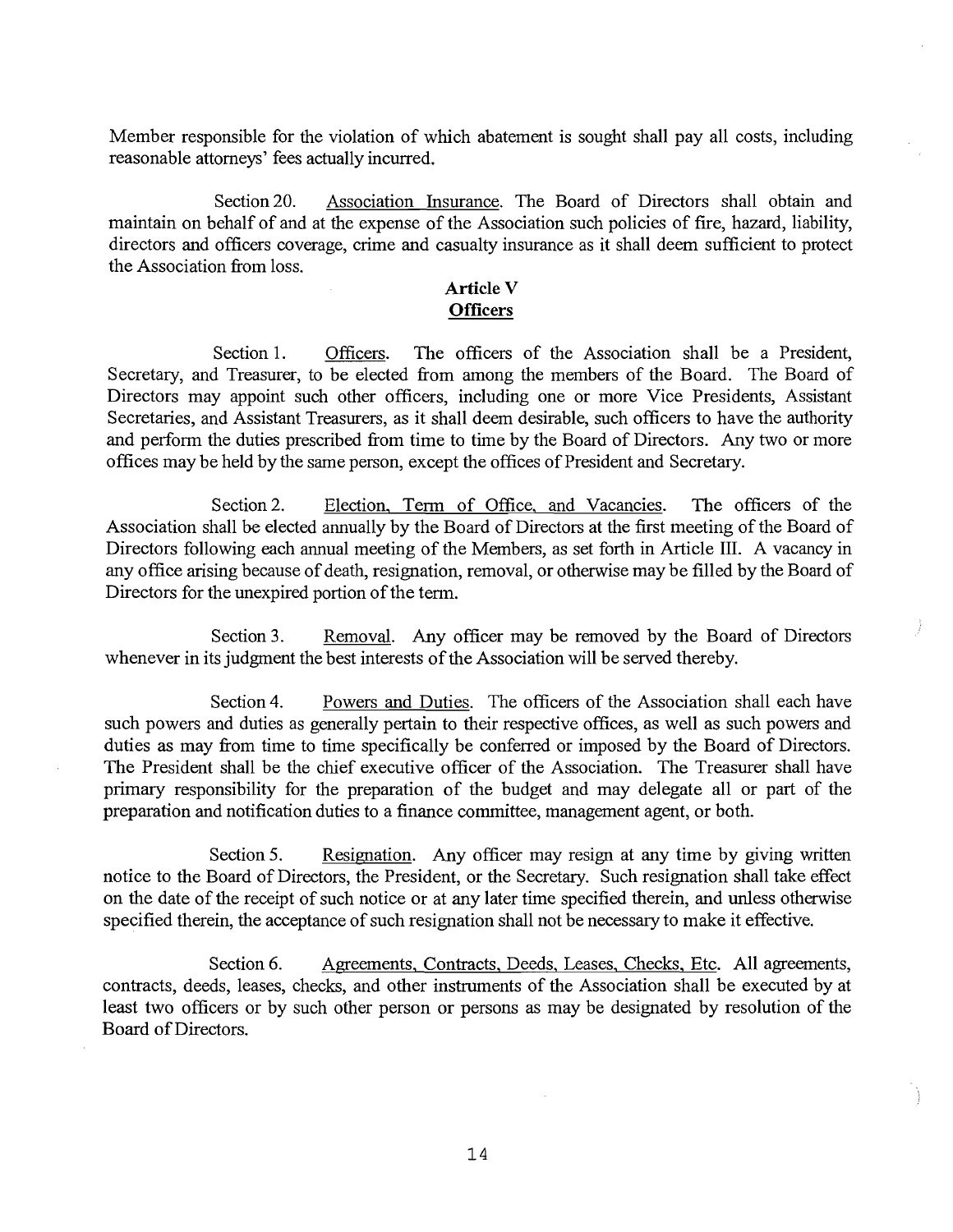#### **Article VI Committees**

Section 1. General. Committees are hereby authorized to perform such tasks and to serve for such periods as may be designated by a resolution adopted by a majority of the directors present at a meeting at which a quorum is present. Each committee shall operate in accordance with the terms of the resolution of the Board of Directors designating the committee or with rules adopted by the Board of Directors.

#### **Article VII Miscellaneous**

Section 1. **Fiscal Year.** The fiscal year of the Association shall be set by resolution of the Board of Directors. In the absence of a resolution, the fiscal year shall be the calendar year.

Section 2. Parliamentary Rules. Except as may be modified by Board resolution, Robert's Rules of Order (current edition) shall govern the conduct of Association proceedings when not in conflict with Georgia law, the Articles of Incorporation, the Declaration, or these Bylaws.

Section 3. Conflicts. If there are conflicts between the provisions of Georgia law, the Articles of Incorporation, the Book of Operating Principles, and these Bylaws, the provisions of Georgia law, the Book of Operating Principles, the Articles of Incorporation, and the Bylaws (in that order) shall prevail.

Section 4. Books and Records.

(a) Inspection by Members and Mortgagees. The Declaration, Bylaws, and Articles of Incorporation, any amendments to the foregoing, the rules and regulations of the Association, the membership register, books of account, and the minutes of meetings of the Members, the Board, and committees shall be made available for inspection and copying by any holder, insurer or guarantor of a first Mortgage on a Resident Member Lot, Member of the Association, or by the duly appointed representative of any Member at the office of the Association or at such other place as the Board shall prescribe.

- to:
- (b) Rules for Inspection. The Board shall establish reasonable rules with respect
	- (i) notice to be given to the custodian of the records;
	- (ii) hours and days of the week when such an inspection may be made; and
	- (iii) payment of the cost of reproducing copies of documents requested.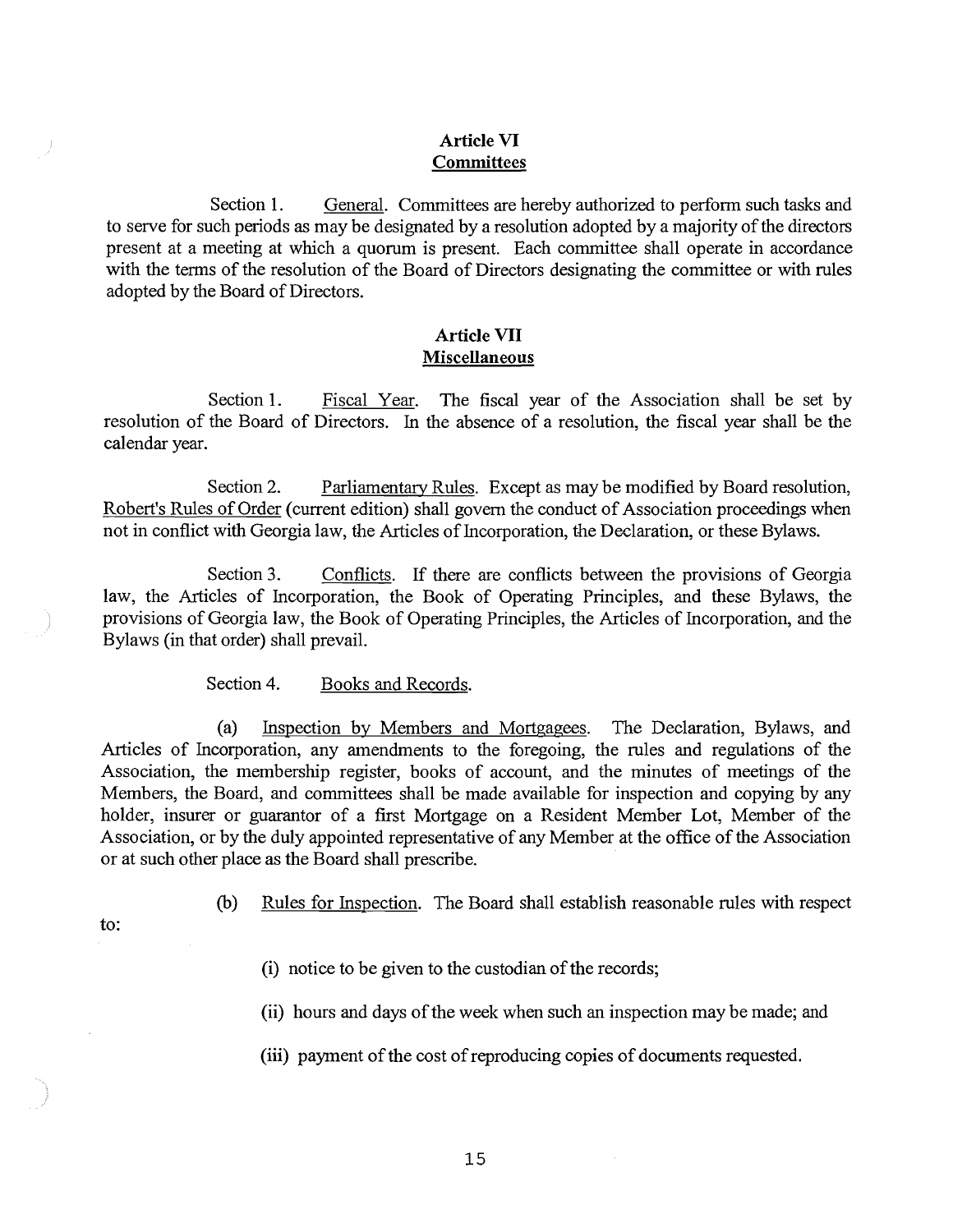(c) Inspection by Directors. Every director shall have the absolute right at any reasonable time to inspect all books, records, and documents of the Association and the physical properties owned or controlled by the Association. The right of inspection by a director includes the right to make extracts and a copy of relevant documents at the expense of the Association.

Section 5. Notices. Unless otherwise provided in these Bylaws, all notices, demands, bills, statements, or other communications under these Bylaws shall be in writing and shall be deemed to have been duly given if delivered personally or if sent by United States Mail, first class postage prepaid:

(a) if to a Member, at the address which the Member has designated in writing and filed with the Secretary; or

(b) if to the Association, the Board of Directors, or the managing agent, at the principal office of the Association or the managing agent, if any, or at such other address as shall be designated by notice in writing to the Members pursuant to this Section.

Section 6. Amendment. Except as otherwise specifically provided herein, these Bylaws may be amended only by the affirmative vote or written consent, or any combination thereof, of Members representing two-thirds (2/3) of the total eligible vote and the consent of the initial Board, so long as the initial Board remains in office. Notwithstanding the above, the percentage of votes necessary to amend a specific clause shall not be less than the prescribed percentage of affirmative votes required for action to be taken under that clause.

#### **Article VIII Indemnification**

7.01. General.

Under the circumstances prescribed in this Article VII, the Association shall indemnify and hold harmless any person who was or is a party or is threatened to be made a party to any threatened, pending or completed action, suit or proceeding, whether civil, criminal, administrative or investigative (other than an action by or in the right of the Association) by reason of the fact that he or she is or was a director, officer, employee or agent of the Association, or is or was serving at the request of this corporation as a director, officer, employee, or agent of another corporation, partnership, joint venture, trust or other enterprise, against expenses (including attorneys' fees), judgments, fines and amounts paid in settlement actually and reasonably incurred by him or her in connection with such action, suit or proceeding if he or she acted in a manner he or she reasonably believed to be in, or not opposed to, the best interests of the Association, and, with respect to any civil action or proceeding, had no reasonable cause to believe his or her conduct was negligent, and, with respect to any criminal action or proceeding, had no reasonable cause to believe his or her conduct was unlawful. The termination of any action, suit or proceeding by judgment, order, settlement, conviction or upon a plea of nolo contendere or its equivalent, shall not, of itself; create a presumption that the person did not act in a manner which he or she reasonably believed to be in, or not opposed to, the best interests of the Association, and, with respect to any civil action or proceeding had reasonable cause to believe his or her conduct was negligent, and, with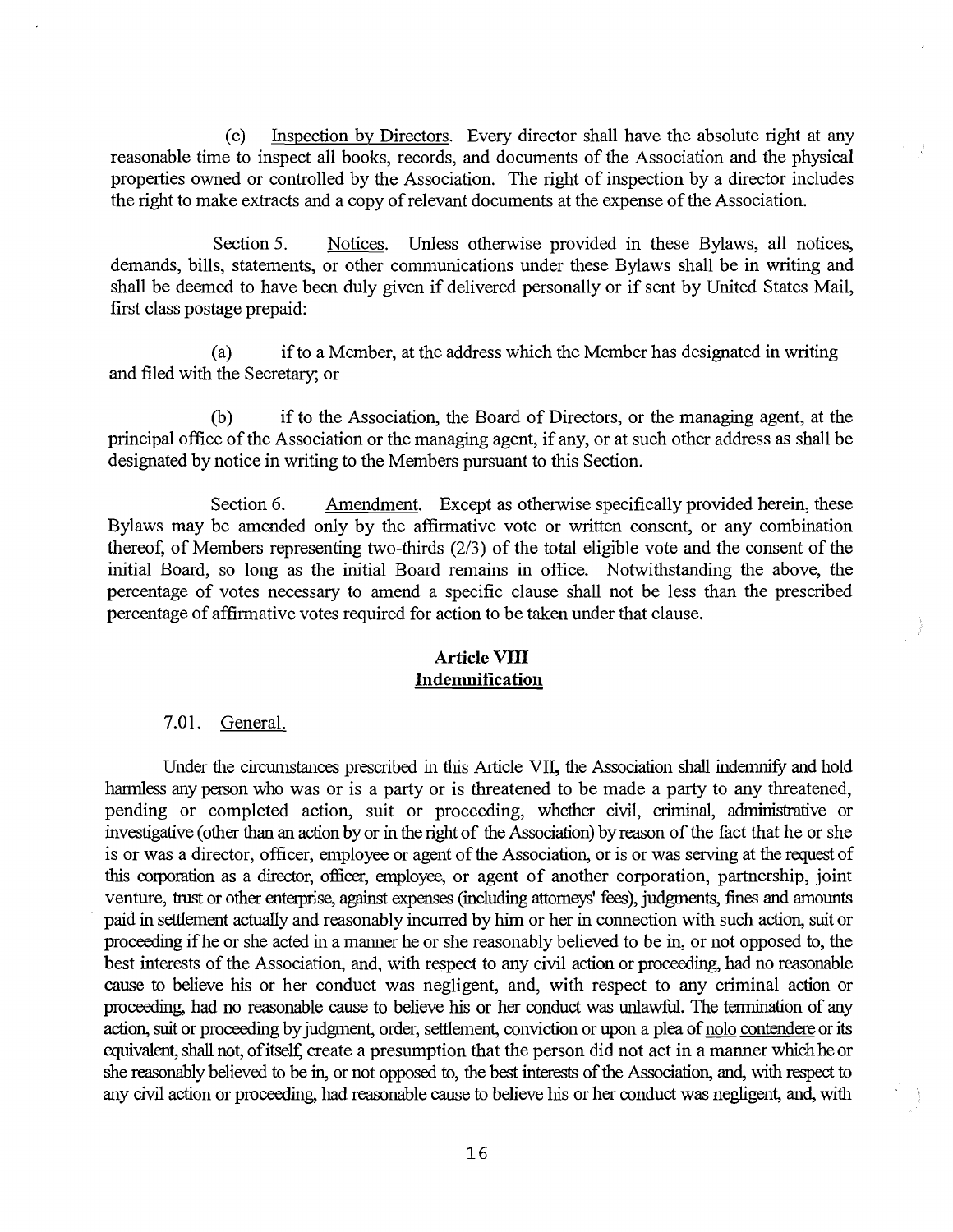respect to any criminal action or proceeding, had reasonable cause to believe that his or her conduct was unlawful.

 $\hat{\mathcal{A}}$ 

 $\bar{\mathcal{L}}$ 

 $\cdot$ 

 $\begin{pmatrix} 1 \\ I \\ \vdots \\ I \end{pmatrix}$ 

 $\frac{1}{\sqrt{2}}$